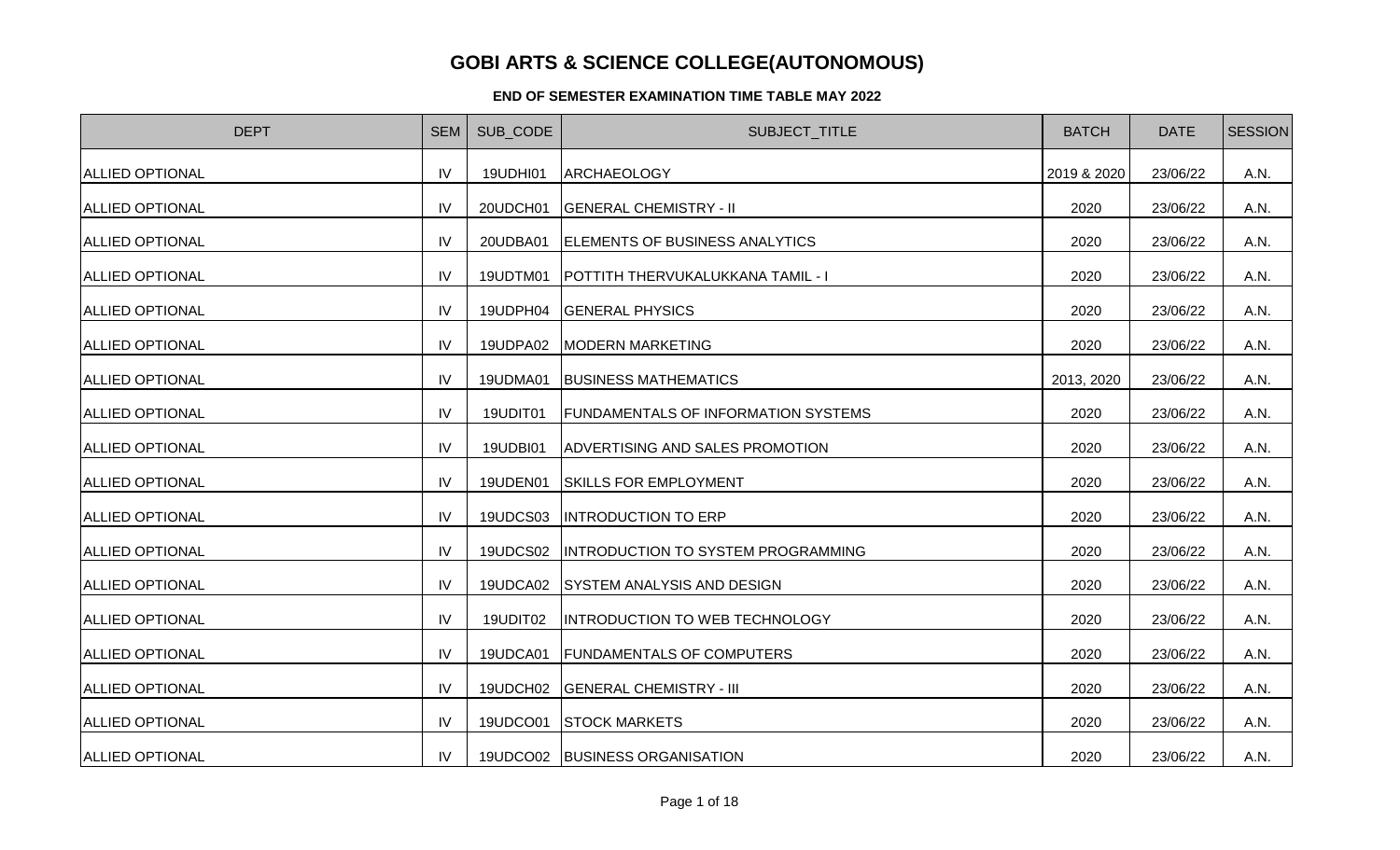| <b>DEPT</b>                    | <b>SEM</b>     | SUB_CODE        | SUBJECT_TITLE                                                               | <b>BATCH</b> | <b>DATE</b> | <b>SESSION</b> |
|--------------------------------|----------------|-----------------|-----------------------------------------------------------------------------|--------------|-------------|----------------|
| <b>ALLIED OPTIONAL</b>         | <b>IV</b>      | 19UDCO03        | <b>SERVICE MARKETING</b>                                                    | 2020         | 23/06/22    | A.N.           |
| <b>ALLIED OPTIONAL</b>         | IV             | 19UDCS01        | <b>PRINCIPLES OF INFORMATION TECHNOLOGY</b>                                 | 2020         | 23/06/22    | A.N.           |
| <b>ALLIED OPTIONAL</b>         | IV             | 19UDBM01        | ENTREPRENEURSHIP AND BEHAVIOURAL MANAGEMENT                                 | 2020         | 23/06/22    | A.N.           |
| <b>B.A. ECONOMICS</b>          | Ш              | 21UAEC03        | MICRO ECONOMICS - II                                                        | 2021         | 28/06/22    | A.N.           |
| <b>B.A. ECONOMICS</b>          | VI             | 19UEEC01        | MAJOR SKILL BASED PAPER : FOREIGN TRADE DOCUMENTATION &<br><b>PRACTICES</b> | 2019         | 27/06/22    | F.N.           |
| <b>B.A. ECONOMICS</b>          | VI             | 19UAEC14        | SMALL BUSINESS MANAGEMENT                                                   | 2019         | 25/06/22    | A.N.           |
| <b>B.A. ECONOMICS</b>          | VI             | 19UAEC13        | <b>FISCAL ECONOMICS</b>                                                     | 2019         | 24/06/22    | F.N.           |
| <b>B.A. ECONOMICS</b>          | VI             | 19UAEC12        | MONETARY ECONOMICS                                                          | 2019         | 22/06/22    | A.N.           |
| <b>B.A. ECONOMICS</b>          | V <sub>l</sub> | <b>19UAEC11</b> | MACRO ECONOMICS                                                             | 2019         | 21/06/22    | F.N.           |
| <b>B.A. ECONOMICS</b>          | IV             | 19UAEC07        | HISTORY OF ECONOMIC DOCTRINES                                               | 2020         | 29/06/22    | F.N.           |
| <b>B.A. ECONOMICS</b>          | IV             | 19UACO51        | <b>PRACTICAL ACCOUNTS AND COMMUNICATION</b>                                 | 2020         | 28/06/22    | F.N.           |
| <b>B.A. ECONOMICS</b>          | $\mathbf{H}$   | 21UAEC04        | <b>AGRICULTURAL ECONOMICS</b>                                               | 2021         | 26/06/22    | F.N.           |
| <b>B.A. ECONOMICS</b>          | $\mathbf{H}$   | 21UBPO02        | <b>INDIAN ADMINISTRATION</b>                                                | 2021         | 27/06/22    | A.N.           |
| <b>B.A. ENGLISH LITERATURE</b> | VI             | <b>19UAEN15</b> | <b>AMERICAN LITERATURE</b>                                                  | 2019         | 24/06/22    | F.N.           |
| <b>B.A. ENGLISH LITERATURE</b> | VI             | 19UAEN14        | <b>ENGLISH LANGUAGE TEACHING</b>                                            | 2019         | 22/06/22    | A.N.           |
| <b>B.A. ENGLISH LITERATURE</b> | VI             | <b>19UAEN16</b> | JOURNALISM AND MASS COMMUNICATION                                           | 2019         | 25/06/22    | A.N.           |
| <b>B.A. ENGLISH LITERATURE</b> | V <sub>l</sub> | 19UAEN13        | SHAKESPEARE                                                                 | 2019         | 21/06/22    | F.N.           |
| <b>B.A. ENGLISH LITERATURE</b> | IV             | 19UAEN08        | <b>INTRODUCTION TO LITERARY CRITICISM</b>                                   | 2020         | 29/06/22    | F.N.           |
| <b>B.A. ENGLISH LITERATURE</b> | IV             | 19UAEN07        | <b>PHONETICS</b>                                                            | 2020         | 28/06/22    | F.N.           |
| <b>B.A. ENGLISH LITERATURE</b> |                |                 | 21UBEN02   LITERARY FORMS                                                   | 2021         | 27/06/22    | A.N.           |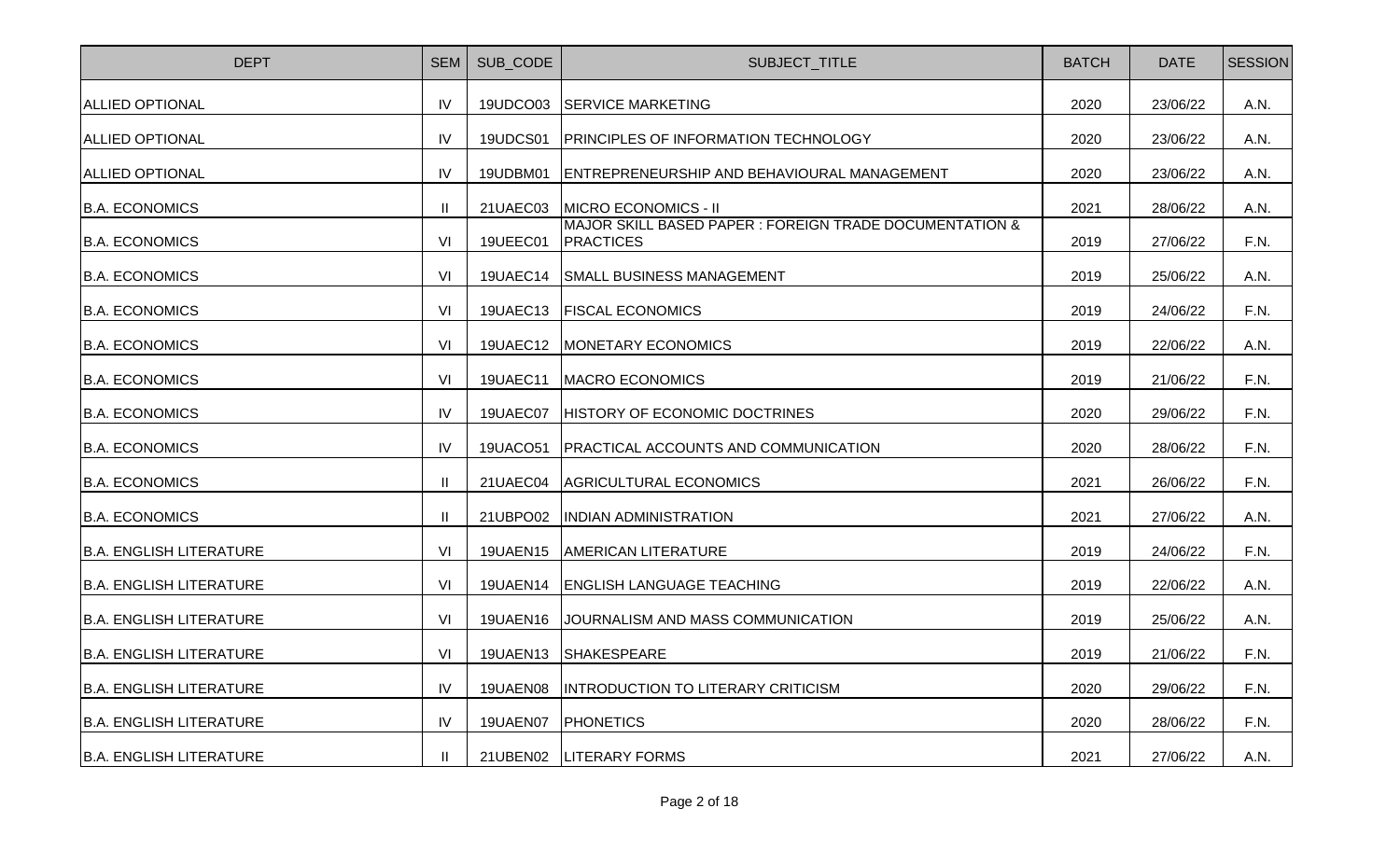| <b>DEPT</b>                           | <b>SEM</b>   | SUB_CODE | SUBJECT_TITLE                                             | <b>BATCH</b> | <b>DATE</b> | <b>SESSION</b> |
|---------------------------------------|--------------|----------|-----------------------------------------------------------|--------------|-------------|----------------|
| <b>B.A. ENGLISH LITERATURE</b>        | $\mathbf{H}$ | 21UAEN03 | <b>PROSE</b>                                              | 2021         | 28/06/22    | A.N.           |
| <b>B.A. ENGLISH LITERATURE</b>        | $\mathbf{H}$ | 21UAEN04 | <b>DRAMA</b>                                              | 2021         | 26/06/22    | F.N.           |
| <b>B.A. ENGLISH LITERATURE</b>        | VI           | 19UEEN01 | MAJOR SKILL BASED PAPER : TRANSLATION (THEORY & PRACTICE) | 2019         | 27/06/22    | F.N.           |
| <b>B.A. TAMIL LITERATURE</b>          | Ш            | 21UBTM02 | TAMIZHAKA VARALARUM PANBADUM - II                         | 2021         | 27/06/22    | A.N.           |
| <b>B.A. TAMIL LITERATURE</b>          | VI           | 19UETM01 | MAJOR SKILL BASED PAPER : SUTRULAVIYAL                    | 2019         | 27/06/22    | F.N.           |
| <b>B.A. TAMIL LITERATURE</b>          | VI           | 19UATM16 | TAMIL ILAKKIYA VARALARU - II                              | 2019         | 25/06/22    | A.N.           |
| <b>B.A. TAMIL LITERATURE</b>          | VI           |          | 19UATM15 NATTUPPURAVIYAL                                  | 2019         | 24/06/22    | F.N.           |
| <b>B.A. TAMIL LITERATURE</b>          | VI           |          | 19UATM14   TAMIL MOZHI VARALARU                           | 2019         | 22/06/22    | A.N.           |
| <b>B.A. TAMIL LITERATURE</b>          | VI           | 19UATM13 | <b>SANGA ILAKKIYAM</b>                                    | 2019         | 21/06/22    | F.N.           |
| <b>B.A. TAMIL LITERATURE</b>          | IV           | 19UATM07 | ILAKKIYAM - 4 : KAPPIYANGAL                               | 2020         | 28/06/22    | F.N.           |
| <b>B.A. TAMIL LITERATURE</b>          | H            | 21UATM04 | ILAKKANAM - 2 : NANNOOL - SOLLATHIKARAM                   | 2021         | 26/06/22    | F.N.           |
| IB.A. TAMIL LITERATURE                | $\mathbf{H}$ | 21UATM03 | ILAKKIYAM - 2 : ARA ILAKKIYAM                             | 2021         | 28/06/22    | A.N.           |
| <b>B.A. TAMIL LITERATURE</b>          | IV           | 19UATM08 | ILAKKANAM - 4 : NAMBIYAKAP PORUL                          | 2020         | 29/06/22    | F.N.           |
| <b>B.B.A. BUSINESS ADMINISTRATION</b> | III          | 19UABM10 | MARKETING MANAGEMENT                                      | 2020         | 23/06/22    | F.N.           |
| <b>B.B.A. BUSINESS ADMINISTRATION</b> | III          | 19UABM09 | MANAGEMENT INFORMATION SYSTEM                             | 2020         | 22/06/22    | A.N.           |
| B.B.A. BUSINESS ADMINISTRATION        | <b>IV</b>    | 19UACSM1 | <b>OFFICE AUTOMATION TOOLS &amp; TALLY</b>                | 2020         | 28/06/22    | F.N.           |
| <b>B.B.A. BUSINESS ADMINISTRATION</b> | IV           | 20UABM14 | HUMAN RESOURCE MANAGEMENT                                 | 2020         | 29/06/22    | F.N.           |
| <b>B.B.A. BUSINESS ADMINISTRATION</b> | VI           | 19U6BM24 | <b>CASE ANALYSIS</b>                                      | 2019         | 27/06/22    | F.N.           |
| <b>B.B.A. BUSINESS ADMINISTRATION</b> | VI           | 19UABM21 | MANAGEMENT ACCOUNTING                                     | 2019         | 21/06/22    | F.N.           |
| B.B.A. BUSINESS ADMINISTRATION        | VI           |          | 19UABM22   FINANCIAL AND INVESTMENT MANAGEMENT            | 2019         | 22/06/22    | A.N.           |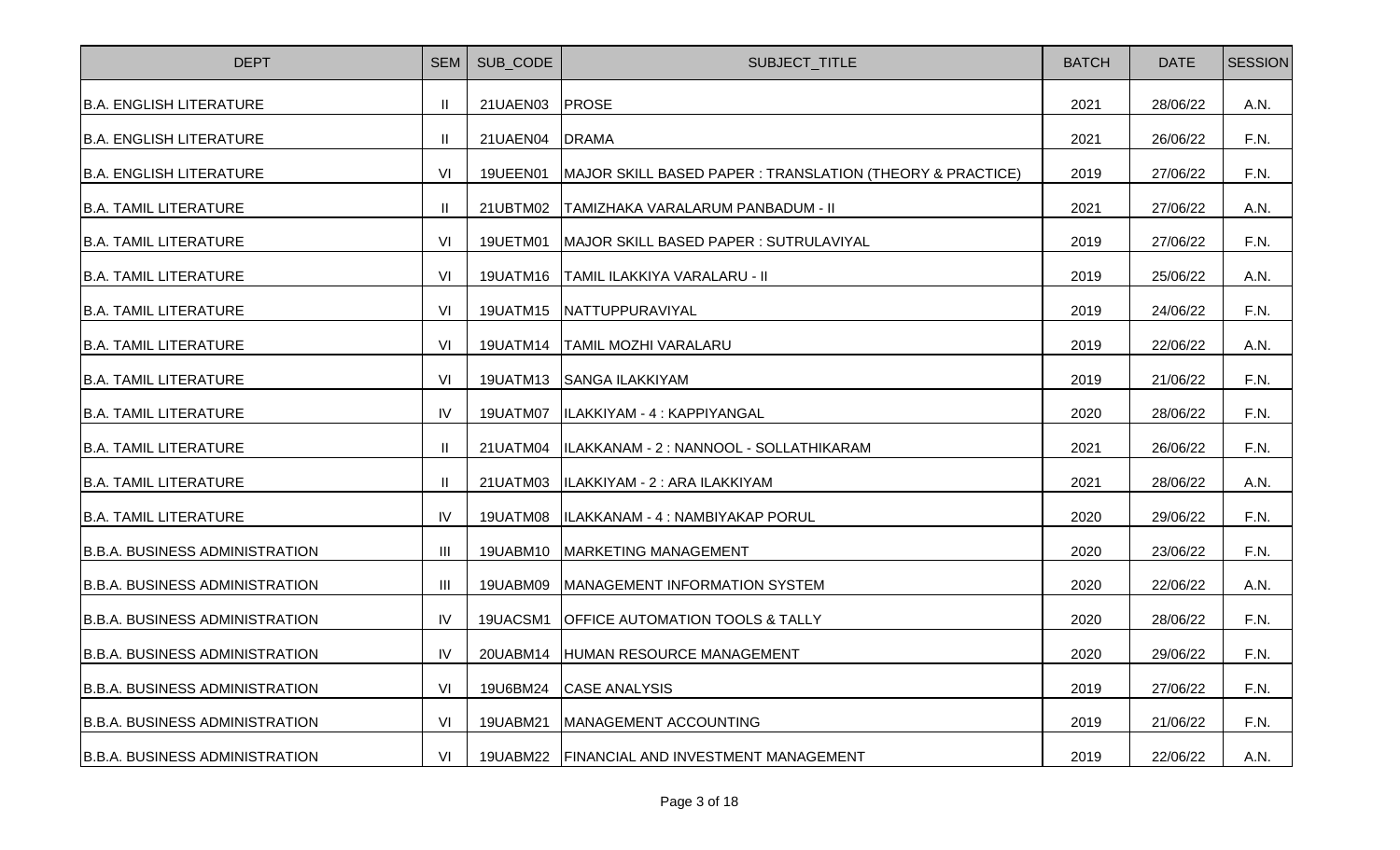| <b>DEPT</b>                           | <b>SEM</b>     | SUB CODE | SUBJECT_TITLE                                              | <b>BATCH</b> | <b>DATE</b> | <b>SESSION</b> |
|---------------------------------------|----------------|----------|------------------------------------------------------------|--------------|-------------|----------------|
| <b>B.B.A. BUSINESS ADMINISTRATION</b> | IV             |          | 19UABM13   TAX LAWS & PLANNING                             | 2020         | 26/06/22    | A.N.           |
| <b>B.B.A. BUSINESS ADMINISTRATION</b> | VI             | 19UABM23 | <b>INTERNET AND E-BUSINESS</b>                             | 2019         | 24/06/22    | F.N.           |
| <b>B.B.A. BUSINESS ADMINISTRATION</b> | Ш              | 19UBBM11 | <b>RISK AND INSURANCE MANAGEMENT</b>                       | 2020         | 24/06/22    | F.N.           |
| <b>B.B.A. BUSINESS ADMINISTRATION</b> | VI             | 19UEBM01 | MAJOR SKILL BASED PAPER : DEVELOPMENT OF MANAGERIAL SKILLS | 2019         | 25/06/22    | A.N.           |
| <b>B.B.A. BUSINESS ADMINISTRATION</b> | $\mathbf{III}$ | 19UABM07 | <b>PRODUCTION AND MATERIAL MANAGEMENT</b>                  | 2020         | 20/06/22    | F.N.           |
| B.B.A. BUSINESS ADMINISTRATION        | Ш              | 21UBBM02 | <b>MATHEMATICS FOR MANAGERS - I</b>                        | 2008, 2021   | 27/06/22    | A.N.           |
| <b>B.B.A. BUSINESS ADMINISTRATION</b> | $\mathbf{I}$   | 21UABM05 | <b>BUSINESS ORGANISATION AND OFFICE MANAGEMENT</b>         | 2021         | 26/06/22    | F.N.           |
| <b>B.B.A. BUSINESS ADMINISTRATION</b> | $\mathbf{II}$  | 21UABM04 | <b>BUSINESS COMMUNICATION</b>                              | 2021         | 28/06/22    | A.N.           |
| <b>B.B.A. BUSINESS ADMINISTRATION</b> | $\vee$         | 19U6BM19 | MANAGERIAL APTITUDE                                        | 2019         | 29/06/22    | F.N.           |
| <b>B.B.A. BUSINESS ADMINISTRATION</b> | IV             | 19UABM12 | <b>AGRI BUSINESS MANAGEMENT</b>                            | 2020         | 25/06/22    | F.N.           |
| <b>B.B.A. BUSINESS ADMINISTRATION</b> | Ш              | 19UABM08 | <b>COST ACCOUNTING</b>                                     | 2020         | 25/06/22    | A.N.           |
| B.C.A. COMPUTER APPLICATIONS          | $\mathbf{I}$   | 21UACA04 | <b>COMPUTER SYSTEM ARCHITECTURE</b>                        | 2021         | 27/06/22    | A.N.           |
| B.C.A. COMPUTER APPLICATIONS          | VI             | 19UECA01 | MAJOR SKILL BASED PAPER : COMPUTER GRAPHICS                | 2019         | 22/06/22    | A.N.           |
| B.C.A. COMPUTER APPLICATIONS          | VI             | 19UACA18 | <b>PROGRAMMING WITH PHP</b>                                | 2019         | 24/06/22    | F.N.           |
| B.C.A. COMPUTER APPLICATIONS          | VI             | 19UACA17 | <b>WEB DESIGN</b>                                          | 2019         | 21/06/22    | F.N.           |
| B.C.A. COMPUTER APPLICATIONS          | $\vee$         | 19UACA16 | <b>COMPUTER NETWORKS</b>                                   | 2019         | 26/06/22    | A.N.           |
| <b>B.C.A. COMPUTER APPLICATIONS</b>   | IV             | 19UACO61 | <b>MARKETING</b>                                           | 2020         | 28/06/22    | F.N.           |
| B.C.A. COMPUTER APPLICATIONS          | IV             | 19UACA12 | <b>IVISUAL PROGRAMMING</b>                                 | 2020         | 25/06/22    | F.N.           |
| <b>B.C.A. COMPUTER APPLICATIONS</b>   | Ш              | 21UBCA02 | COMPUTER ORIENTED STATISTICAL METHODS                      | 2021         | 28/06/22    | A.N.           |
| B.C.A. COMPUTER APPLICATIONS          | $\mathbf{I}$   | 21UACA03 | <b>PROGRAMMING IN C</b>                                    | 2021         | 26/06/22    | F.N.           |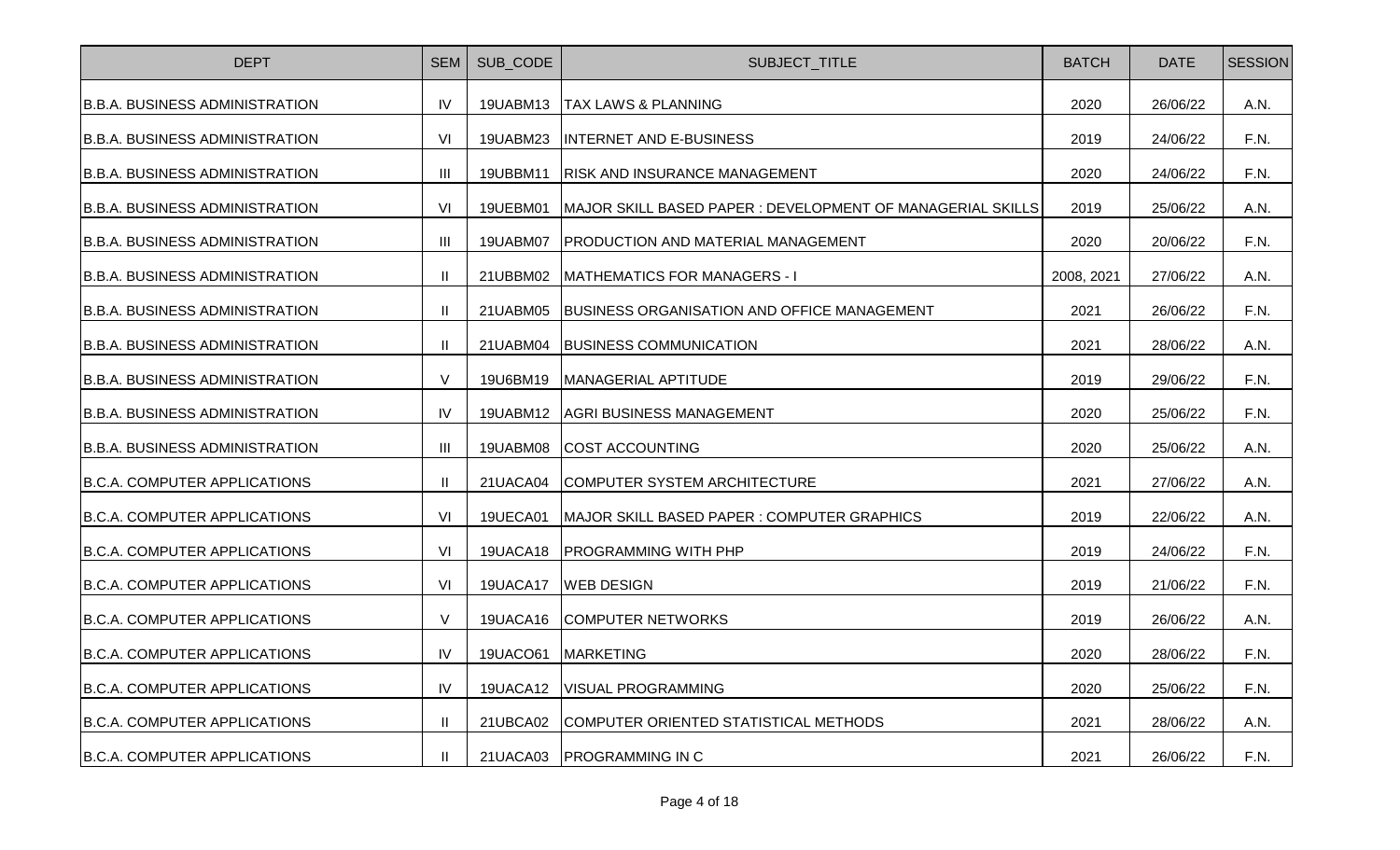| <b>DEPT</b>                                | <b>SEM</b> | SUB CODE        | SUBJECT_TITLE                                              | <b>BATCH</b> | <b>DATE</b> | <b>SESSION</b> |
|--------------------------------------------|------------|-----------------|------------------------------------------------------------|--------------|-------------|----------------|
| B.C.A. COMPUTER APPLICATIONS               | Ш          |                 | 19UACA04   PROGRAMMING IN C                                | 2019         | 26/06/22    | F.N.           |
| B.C.A. COMPUTER APPLICATIONS               | Ш          | 19UACA05        | COMPUTER SYSTEM ARCHITECTURE                               | 2019         | 27/06/22    | A.N.           |
| B.C.A. COMPUTER APPLICATIONS               | Ш          | 19UBCA06        | COMPUTER ORIENTED STATISTICAL METHODS                      | 2019         | 26/06/22    | A.N.           |
| <b>B.C.A. COMPUTER APPLICATIONS</b>        | IV         | 19UACA11        | RELATIONAL DATABASE MANAGEMENT SYSTEM                      | 2020         | 26/06/22    | A.N.           |
| <b>B.COM. COMMERCE</b>                     | VI         | 19UECO01        | MAJOR SKILL BASED PAPER : TAX LAWS & PRACTICE              | 2019         | 27/06/22    | F.N.           |
| <b>B.COM. COMMERCE</b>                     | IV.        | 19UACO10        | <b>COMPANY LAW</b>                                         | 2020         | 25/06/22    | F.N.           |
| <b>B.COM. COMMERCE</b>                     | IV         |                 | 19UACO13   PARTNERSHIP ACCOUNTS                            | 2020         | 29/06/22    | F.N.           |
| <b>B.COM. COMMERCE</b>                     | VI         | 19UACSC1        | <b>IPC SOFTWARE FOR OFFICE AUTOMATION</b>                  | 2019         | 22/06/22    | A.N.           |
| <b>B.COM. COMMERCE</b>                     | VI         |                 | 19UACO20 SPECIAL ACCOUNTS                                  | 2019         | 25/06/22    | A.N.           |
| <b>B.COM. COMMERCE</b>                     | VI         |                 | 19UACO19   MANAGEMENT ACCOUNTING                           | 2019         | 24/06/22    | F.N.           |
| <b>B.COM. COMMERCE</b>                     | VI         |                 | 19UACO18   BANKING LAW AND PRACTICE                        | 2019         | 21/06/22    | F.N.           |
| <b>B.COM. COMMERCE</b>                     | $\vee$     | 19UACO15        | <b>COST ACCOUNTING</b>                                     | 2019         | 20/06/22    | F.N.           |
| <b>B.COM. COMMERCE</b>                     | IV         | <b>19UACO11</b> | <b>BUSINESS COMMUNICATION</b>                              | 2020         | 26/06/22    | A.N.           |
| <b>B.COM. COMMERCE</b>                     | Ш          |                 | 19UBMAC2 BUSINESS STATISTICS                               | 2016         | 28/06/22    | F.N.           |
| <b>B.COM. COMMERCE</b>                     | Ш          | 21UBECC1        | <b>BUSINESS ECONOMICS</b>                                  | 2021         | 26/06/22    | F.N.           |
| <b>B.COM. COMMERCE</b>                     | Ш          |                 | 21UACO05 FINANCIAL ACCOUNTING                              | 2021         | 27/06/22    | A.N.           |
| <b>B.COM. COMMERCE</b>                     |            |                 | 21UACO04 MARKETING                                         | 2021         | 28/06/22    | A.N.           |
| <b>B.COM. COMMERCE</b>                     | $\vee$     | 19UACO16        | <b>CORPORATE ACCOUNTS</b>                                  | 2009         | 20/06/22    | F.N.           |
| <b>B.COM. COMMERCE</b>                     | IV         | 19UACO12        | <b>FUNDAMENTALS OF FINANCIAL AND INVESTMENT MANAGEMENT</b> | 2020         | 28/06/22    | F.N.           |
| B.COM. (B.A) COMMERCE (BUSINESS ANALYTICS) | $\  \ $    | 20UABA10        | <b>FUNDAMENTALS OF BUSINESS ANALYTICS</b>                  | 2020         | 24/06/22    | F.N.           |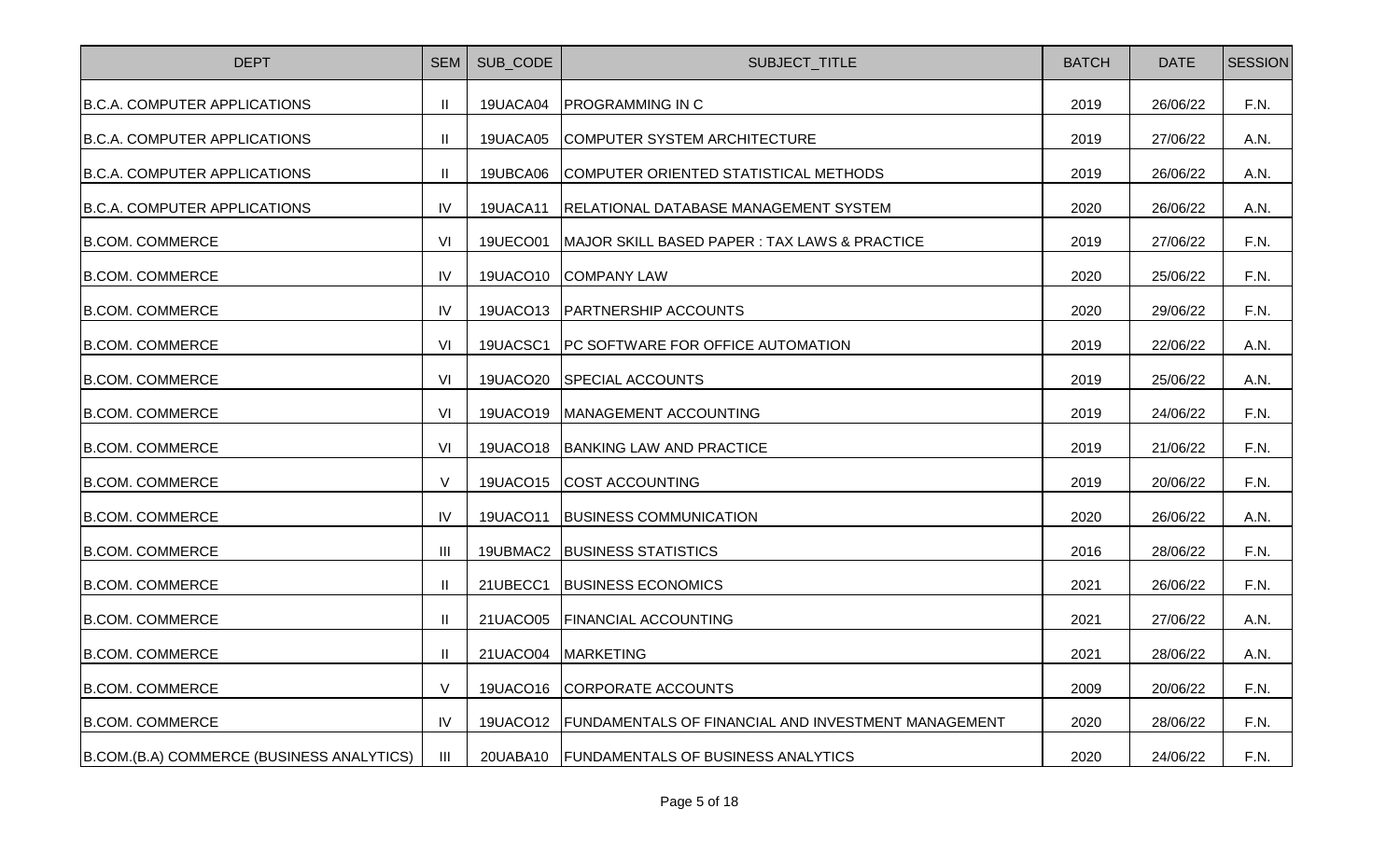| <b>DEPT</b>                                 | <b>SEM</b>     | SUB CODE        | SUBJECT_TITLE                                                                    | <b>BATCH</b> | <b>DATE</b> | <b>SESSION</b> |
|---------------------------------------------|----------------|-----------------|----------------------------------------------------------------------------------|--------------|-------------|----------------|
| B.COM.(B.A) COMMERCE (BUSINESS ANALYTICS)   | IV             | 20UABA15        | HUMAN RESOURCE MANAGEMENT FOR ANALYTICS                                          | 2020         | 29/06/22    | F.N.           |
| B.COM. (B.A) COMMERCE (BUSINESS ANALYTICS)  | IV             | 20UABA14        | COMMUNICATION & PERSONALITY DEVELOPMENT                                          | 2020         | 28/06/22    | F.N.           |
| B.COM. (B.A) COMMERCE (BUSINESS ANALYTICS)  | IV             | 20UABA13        | COMPANY LAW & SECRETARIAL PRACTICE                                               | 2020         | 26/06/22    | A.N.           |
| B.COM. (B.A) COMMERCE (BUSINESS ANALYTICS)  | $\mathbf{III}$ | 20UBBA03        | <b>BUSINESS ENVIRONMENT</b>                                                      | 2020         | 24/06/22    | A.N.           |
| B.COM. (B.A) COMMERCE (BUSINESS ANALYTICS)  |                | 21UABA03        | <b>MARKETING ANALYTICS</b>                                                       | 2021         | 28/06/22    | A.N.           |
| B.COM. (B.A) COMMERCE (BUSINESS ANALYTICS)  | Ш              | 20UABA08        | <b>COMMERCIAL LAW</b>                                                            | 2020         | 22/06/22    | A.N.           |
| B.COM. (B.A) COMMERCE (BUSINESS ANALYTICS)  | Ш              | 20UABA07        | <b>BUSINESS ACCOUNTING</b>                                                       | 2020         | 20/06/22    | F.N.           |
| B.COM.(B.A) COMMERCE (BUSINESS ANALYTICS)   |                | 21UBBA02        | STATISTICS FOR BUSINESS ANALYTICS                                                | 2021         | 27/06/22    | A.N.           |
| B.COM.(B.A) COMMERCE (BUSINESS ANALYTICS)   |                | 21UABA04        | <b>FINANCIAL ACCOUNTING - II</b>                                                 | 2021         | 26/06/22    | F.N.           |
| B.COM. (B.A) COMMERCE (BUSINESS ANALYTICS)  | Ш              | 20UABA09        | ENTREPRENEURIAL DEVELOPMENT                                                      | 2020         | 23/06/22    | F.N.           |
| B.COM. (B.A) COMMERCE (BUSINESS ANALYTICS)  | IV             | 20UABA12        | HIGHER CORPORATE ACCOUNTING                                                      | 2020         | 25/06/22    | F.N.           |
| B.COM.(B.I) COMMERCE (BANKING & INSURANCE)  | IV             | 19UABI14        | COMPANY AND INDUSTRIAL LAW                                                       | 2020         | 28/06/22    | F.N.           |
| B.COM.(B.I) COMMERCE (BANKING & INSURANCE)  | IV             | 19UABI15        | CORPORATE ACCOUNTING - I                                                         | 2020         | 29/06/22    | F.N.           |
| B.COM. (B.I) COMMERCE (BANKING & INSURANCE) | VI             | 19UABI20        | <b>PRINCIPLES OF AUDITING</b>                                                    | 2019         | 21/06/22    | F.N.           |
| B.COM. (B.I) COMMERCE (BANKING & INSURANCE) | VI             | <b>19UABI21</b> | INFORMATION TECHNOLOGY IN BANKING AND INSURANCE                                  | 2019         | 22/06/22    | A.N.           |
| B.COM.(B.I) COMMERCE (BANKING & INSURANCE)  | VI             | 19UABI22        | <b>INTERNATIONAL BANKING</b>                                                     | 2019         | 24/06/22    | F.N.           |
| B.COM. (B.I) COMMERCE (BANKING & INSURANCE) | VI             | <b>19UEBI01</b> | MAJOR SKILL BASED PAPER: REGULATORY MECHANISM OF BANKING<br><b>AND INSURANCE</b> | 2019         | 27/06/22    | F.N.           |
| B.COM. (B.I) COMMERCE (BANKING & INSURANCE) | <b>IV</b>      | 19UABI13        | <b>FINANCIAL AND INVESTMENT MANAGEMENT</b>                                       | 2020         | 26/06/22    | A.N.           |
| B.COM. (B.I) COMMERCE (BANKING & INSURANCE) |                | 21UABI03        | <b>FUNDAMENTALS OF INSURANCE</b>                                                 | 2021         | 28/06/22    | A.N.           |
| B.COM. (B.I) COMMERCE (BANKING & INSURANCE) | VI             | 19UABI23        | <b>COST AND MANAGEMENT ACCOUNTING</b>                                            | 2019         | 25/06/22    | A.N.           |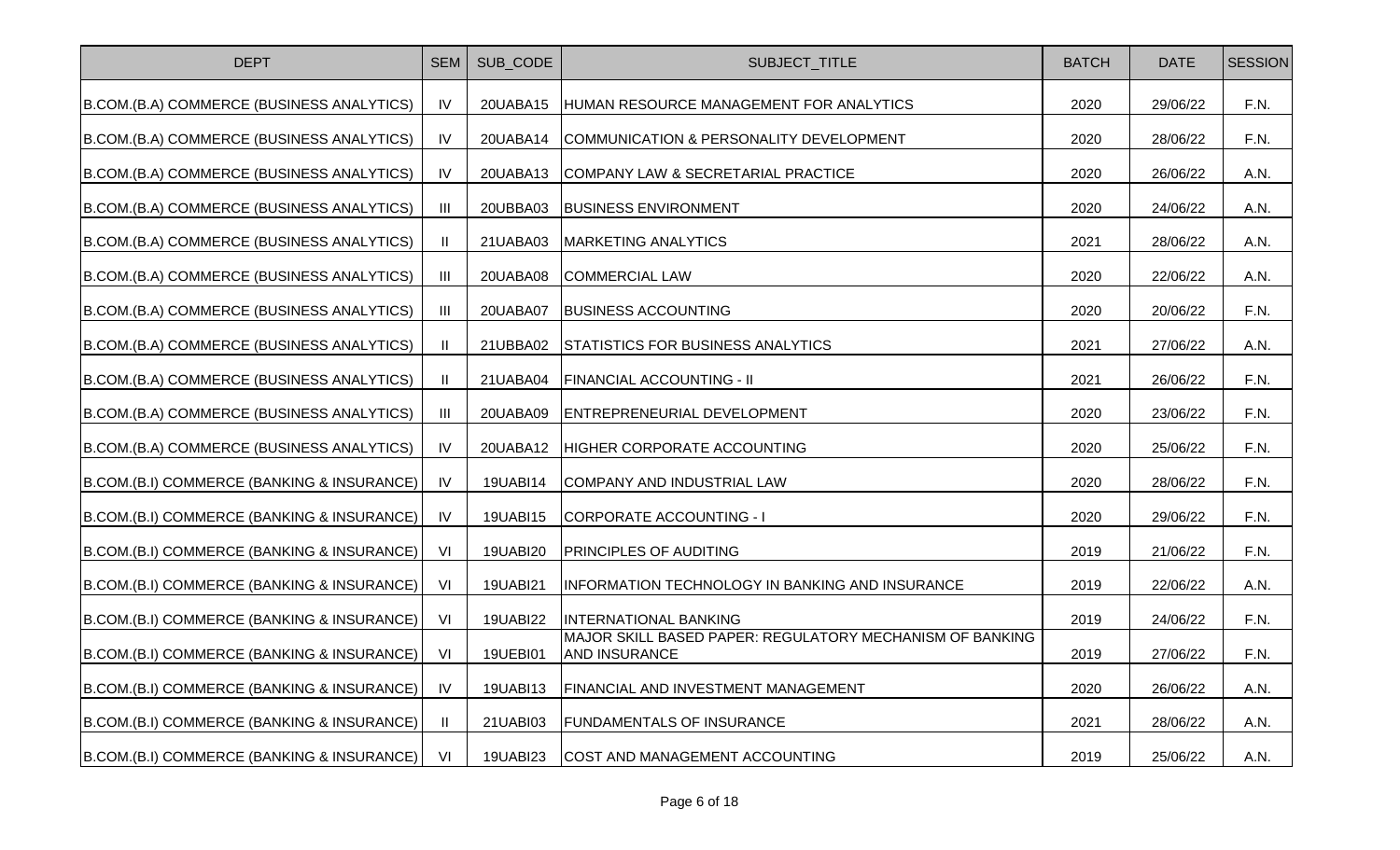| <b>DEPT</b>                                             | <b>SEM</b>     | SUB CODE        | SUBJECT_TITLE                                                    | <b>BATCH</b> | <b>DATE</b> | <b>SESSION</b> |
|---------------------------------------------------------|----------------|-----------------|------------------------------------------------------------------|--------------|-------------|----------------|
| B.COM.(B.I) COMMERCE (BANKING & INSURANCE)              | IV             | 19UABI12        | <b>FINANCIAL SERVICES</b>                                        | 2020         | 25/06/22    | F.N.           |
| B.COM.(B.I) COMMERCE (BANKING & INSURANCE)              | Ш              | 19UBBI03        | MATHEMATICS AND STATISTICS FOR SERVICE SECTORS                   | 2020         | 24/06/22    | F.N.           |
| B.COM.(B.I) COMMERCE (BANKING & INSURANCE)              | $\mathbf{III}$ | 19UABI10        | <b>FINANCIAL ACCOUNTING - II</b>                                 | 2020         | 23/06/22    | F.N.           |
| B.COM.(B.I) COMMERCE (BANKING & INSURANCE)              | $\mathbf{III}$ | 19UABI09        | <b>EXECUTIVE BUSINESS COMMUNICATION</b>                          | 2020         | 22/06/22    | A.N.           |
| B.COM.(B.I) COMMERCE (BANKING & INSURANCE)              | Ш              | 19UABI08        | <b>BUSINESS REGULATORY FRAMEWORK</b>                             | 2020         | 24/06/22    | A.N.           |
| B.COM.(B.I) COMMERCE (BANKING & INSURANCE)              | $\mathbf{III}$ | 19UABI07        | <b>SERVICE MARKETING</b>                                         | 2020         | 20/06/22    | F.N.           |
| B.COM.(B.I) COMMERCE (BANKING & INSURANCE)              | $\mathbf{H}$   | 21UABI04        | <b>FINANCIAL ACCOUNTING - I</b>                                  | 2021         | 26/06/22    | F.N.           |
| B.COM.(B.I) COMMERCE (BANKING & INSURANCE)              | $\mathbf{II}$  | 21UBBI02        | <b>BUSINESS ORGANIZATION AND MANAGEMENT</b>                      | 2021         | 27/06/22    | A.N.           |
| B.COM.(C.A) COMMERCE (COMPUTER<br><b>APPLICATIONS)</b>  | IV             | 19UACS54        | <b>WEB PAGE DESIGN</b>                                           | 2020         | 29/06/22    | F.N.           |
| B.COM.(C.A) COMMERCE (COMPUTER<br><b>APPLICATIONS)</b>  | VI             | 19UACC16        | MANAGEMENT ACCOUNTING                                            | 2019         | 24/06/22    | F.N.           |
| B.COM.(C.A) COMMERCE (COMPUTER<br>APPLICATIONS)         | VI             | <b>19UECS56</b> | MAJOR SKILL BASED PAPER : OBJECT ORIENTED PROGRAMMING<br>AND C++ | 2019         | 25/06/22    | A.N.           |
| B.COM.(C.A) COMMERCE (COMPUTER<br>APPLICATIONS)         | IV             | 19UAMA71        | <b>BUSINESS STATISTICS</b>                                       | 2020         | 28/06/22    | F.N.           |
| B.COM.(C.A) COMMERCE (COMPUTER<br>APPLICATIONS)         | VI             | 19UACC17        | FUNDAMENTALS OF INVESTMENT MANAGEMENT                            | 2019         | 21/06/22    | F.N.           |
| B.COM.(C.A) COMMERCE (COMPUTER<br><b>APPLICATIONS)</b>  | $\mathbf{I}$   | 21UACC03        | <b>PRACTICAL BANKING</b>                                         | 2021         | 26/06/22    | F.N.           |
| B.COM.(C.A) COMMERCE (COMPUTER<br><b>APPLICATIONS)</b>  | IV             | 19UACC10        | <b>COMPANY LAW</b>                                               | 2020         | 25/06/22    | F.N.           |
| B.COM.(C.A) COMMERCE (COMPUTER<br><b>APPLICATIONS</b> ) | $\mathbf{II}$  | 21UBCC02        | <b>PRINCIPLES OF MANAGEMENT</b>                                  | 2021         | 28/06/22    | A.N.           |
| B.COM.(C.A) COMMERCE (COMPUTER<br>APPLICATIONS)         | $\mathbf{I}$   |                 | 21UACS52 PROGRAMMING IN C                                        | 2021         | 27/06/22    | A.N.           |
| B.COM.(C.A) COMMERCE (COMPUTER<br><b>APPLICATIONS)</b>  | VI             | 19UACC18        | <b>INCOME TAX LAWS AND PRACTICE</b>                              | 2019         | 22/06/22    | A.N.           |
| B.COM.(C.A) COMMERCE (COMPUTER<br><b>APPLICATIONS)</b>  | IV             | 19UACC11        | <b>BUSINESS COMMUNICATION</b>                                    | 2020         | 26/06/22    | A.N.           |
| B.COM.(P.A) COMMERCE (PROFESSIONAL<br>ACCOUNTING)       | IV             | 19UAPA13        | <b>CORPORATE LAW</b>                                             | 2020         | 26/06/22    | A.N.           |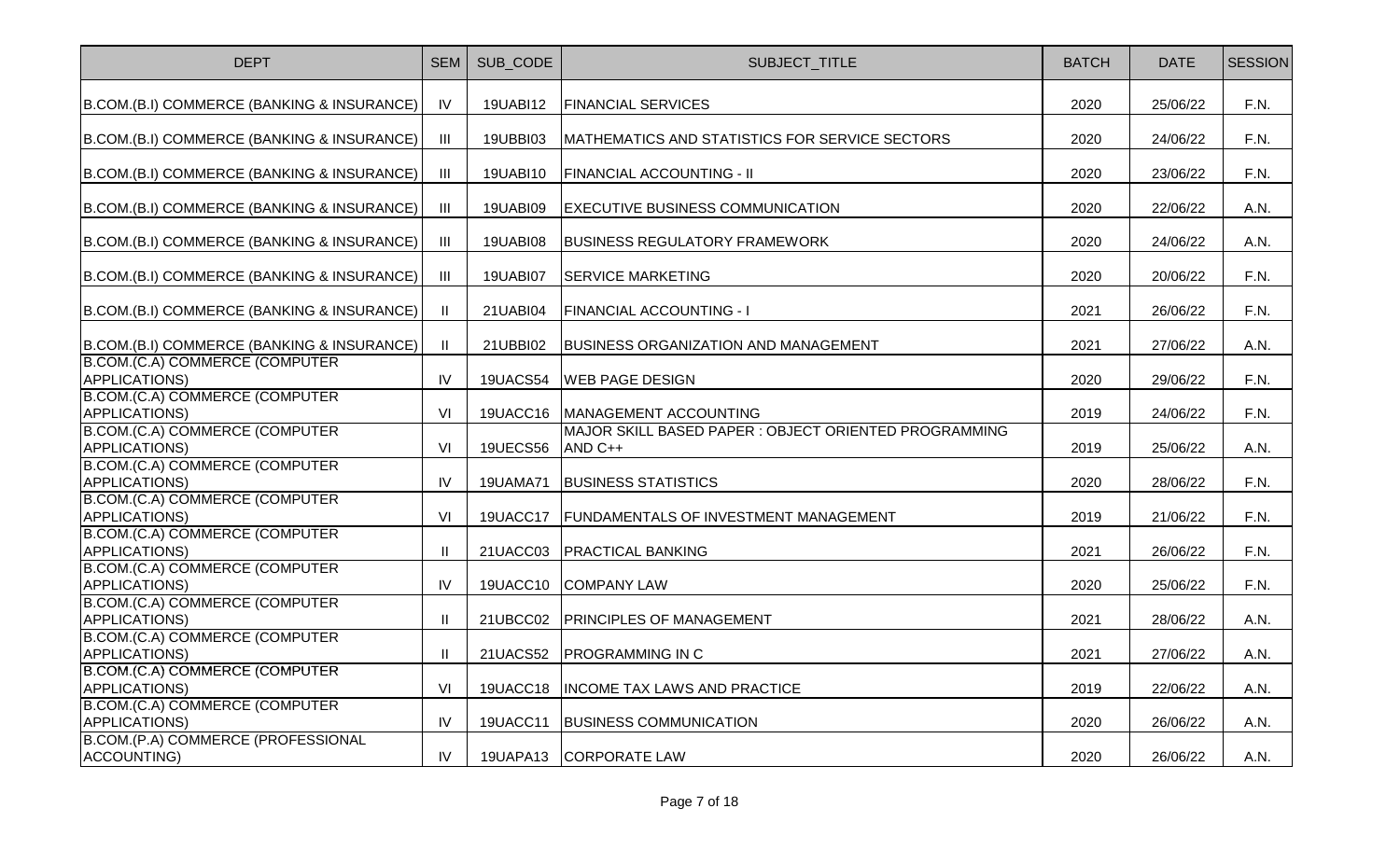| <b>DEPT</b>                                       | <b>SEM</b>   | SUB_CODE        | SUBJECT_TITLE                                               | <b>BATCH</b> | <b>DATE</b> | <b>SESSION</b> |
|---------------------------------------------------|--------------|-----------------|-------------------------------------------------------------|--------------|-------------|----------------|
| B.COM.(P.A) COMMERCE (PROFESSIONAL                |              |                 |                                                             |              |             |                |
| ACCOUNTING)                                       | VI           | 19UEPA01        | MAJOR SKILL BASED PAPER: TAX LAWS AND PRACTICE              | 2019         | 27/06/22    | F.N.           |
| B.COM.(P.A) COMMERCE (PROFESSIONAL                |              |                 |                                                             |              |             |                |
| ACCOUNTING)                                       | VI           | 19UAPA23        | CORPORATE ACCOUNTING-II                                     | 2019         | 25/06/22    | A.N.           |
| B.COM.(P.A) COMMERCE (PROFESSIONAL<br>ACCOUNTING) | VI           | 19UAPA22        | ACCOUNTING FOR MANAGERIAL DECISION MAKING                   | 2019         | 24/06/22    | F.N.           |
| B.COM.(P.A) COMMERCE (PROFESSIONAL                |              |                 |                                                             |              |             |                |
| ACCOUNTING)                                       | VI           | <b>19UAPA21</b> | FINANCIAL AND INVESTMENT MANAGEMENT                         | 2019         | 22/06/22    | A.N.           |
| B.COM.(P.A) COMMERCE (PROFESSIONAL                |              |                 |                                                             |              |             |                |
| ACCOUNTING)                                       | VI           | 19UAPA20        | BANKING THEORY LAW AND PRACTICE                             | 2019         | 21/06/22    | F.N.           |
| B.COM.(P.A) COMMERCE (PROFESSIONAL                |              |                 |                                                             |              |             |                |
| <b>ACCOUNTING)</b>                                | IV           | 19UAPA14        | <b>RISK MANAGEMENT AND INSURANCE</b>                        | 2020         | 28/06/22    | F.N.           |
| B.COM.(P.A) COMMERCE (PROFESSIONAL                |              |                 |                                                             |              |             |                |
| ACCOUNTING)                                       | IV           |                 | 19UAPA12 AUDITING AND ASSURANCE                             | 2020         | 25/06/22    | F.N.           |
| B.COM.(P.A) COMMERCE (PROFESSIONAL                |              |                 |                                                             |              |             |                |
| ACCOUNTING)                                       | Ш            | 21UBPA02        | <b>STATISTICS</b>                                           | 2021         | 27/06/22    | A.N.           |
| B.COM.(P.A) COMMERCE (PROFESSIONAL                |              |                 |                                                             |              |             |                |
| ACCOUNTING)                                       | $\mathbf{H}$ | 21UAPA04        | <b>FUNDAMENTALS OF ACCOUNTING - II</b>                      | 2021         | 26/06/22    | F.N.           |
| B.COM.(P.A) COMMERCE (PROFESSIONAL                |              |                 |                                                             |              |             |                |
| ACCOUNTING)                                       | $\mathbf{H}$ | 21UAPA03        | <b>EXECUTIVE COMMUNICATION</b>                              | 2021         | 28/06/22    | A.N.           |
| B.COM.(P.A) COMMERCE (PROFESSIONAL                |              |                 |                                                             |              |             |                |
| ACCOUNTING)                                       | IV           | 19UAPA15        | ADVANCED ACCOUNTING - II                                    | 2020         | 29/06/22    | F.N.           |
| <b>B.SC. BOTANY</b>                               | VI           |                 | 19UABO10   PLANT PHYSIOLOGY                                 | 2019         | 22/06/22    | A.N.           |
| <b>B.SC. BOTANY</b>                               | VI           | 19UEBO01        | MAJOR SKILL BASED PAPER : MEDICINAL BOTANY                  | 2019         | 27/06/22    | F.N.           |
| <b>B.SC. BOTANY</b>                               | VI           | 19UABO11        | ELECTIVE : BASICS OF BIOTECHNOLOGY                          | 2019         | 24/06/22    | F.N.           |
| <b>B.SC. BOTANY</b>                               | IV           | 19UABO04        | MICROBIOLOGY                                                | 2020         | 28/06/22    | F.N.           |
|                                                   |              |                 |                                                             |              |             |                |
| <b>B.SC. BOTANY</b>                               | Ш            |                 | 21UBZ002 ZOOLOGY PAPER - II : GENERAL PRINCIPLES OF ZOOLOGY | 2018, 2021   | 27/06/22    | A.N.           |
|                                                   |              |                 | PLANT DIVERSITY - II : BRYOPHYTES, PTERIDOPHYTES,           |              |             |                |
| <b>B.SC. BOTANY</b>                               | Ш            | 21UABO02        | GYMNOSPERMS AND PALAEOBOTANY                                | 2018, 2021   | 26/06/22    | F.N.           |
| <b>B.SC. BOTANY</b>                               | VI           |                 | 19UABO12   ELECTIVE : APPLIED BIOTECHNOLOGY                 | 2019         | 25/06/22    | A.N.           |
| <b>B.SC. BOTANY</b>                               | VI           | 19UABO09        | ENVIRONMENTAL BOTANY, FORESTRY AND PHYTOGEOGRAPHY           | 2019         | 21/06/22    | F.N.           |
| <b>B.SC. CHEMISTRY</b>                            | VI           |                 | 19UACH11   PHYSICAL CHEMISTRY - II                          | 2019         | 24/06/22    | F.N.           |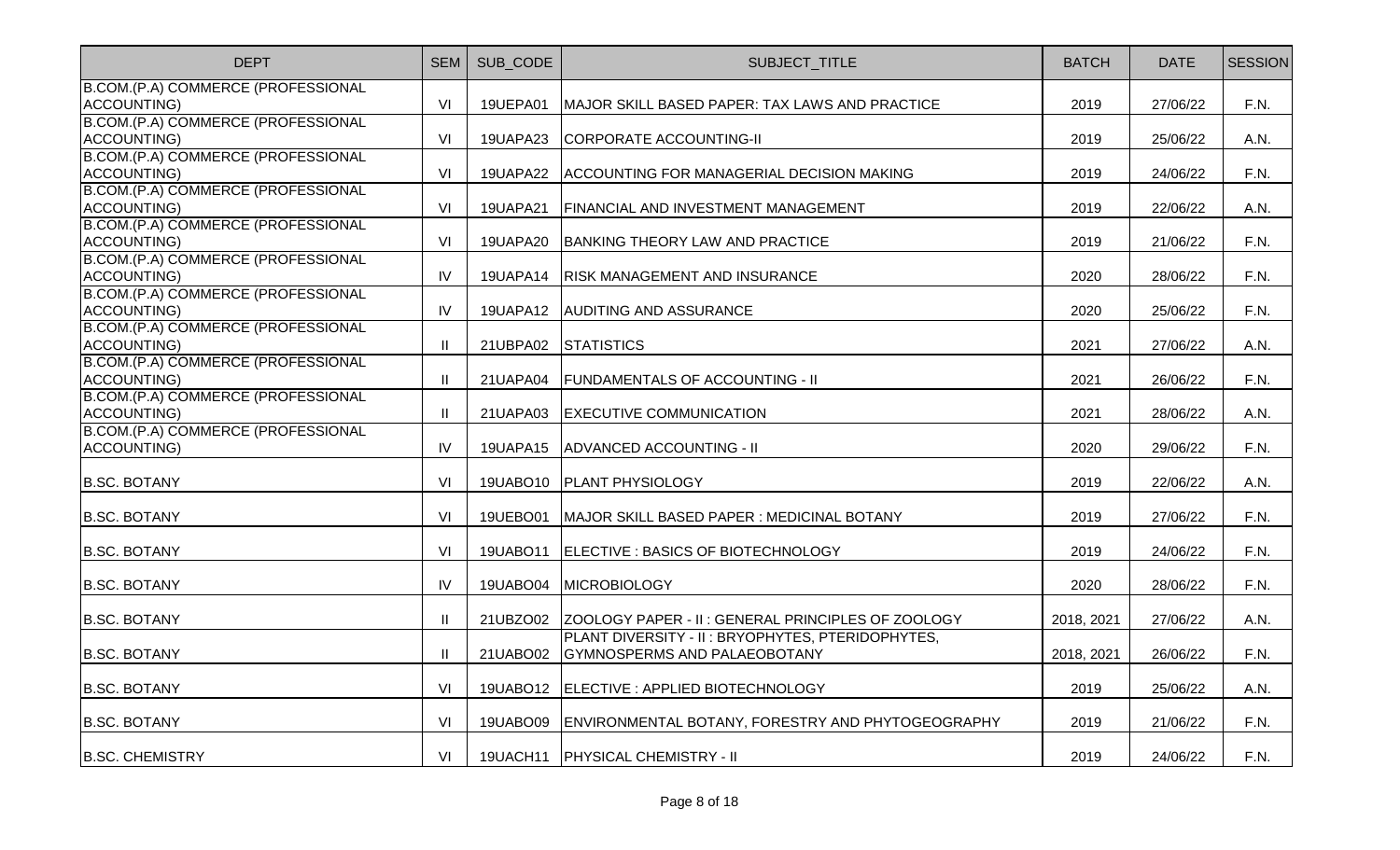| <b>DEPT</b>                   | <b>SEM</b>     | SUB_CODE        | SUBJECT_TITLE                                     | <b>BATCH</b> | <b>DATE</b> | <b>SESSION</b> |
|-------------------------------|----------------|-----------------|---------------------------------------------------|--------------|-------------|----------------|
| <b>B.SC. CHEMISTRY</b>        | VI             | 19UACH12        | ELECTIVE - II : ENVIRONMENTAL CHEMISTRY           | 2019         | 25/06/22    | A.N.           |
| <b>B.SC. CHEMISTRY</b>        | VI             | 19UACH10        | <b>ORGANIC CHEMISTRY - II</b>                     | 2019         | 22/06/22    | A.N.           |
| <b>B.SC. CHEMISTRY</b>        | VI             | 19UACH09        | MOLECULAR SPECTROSCOPY                            | 2019         | 21/06/22    | F.N.           |
| <b>B.SC. CHEMISTRY</b>        | IV             | 19UACH04        | <b>GENERAL CHEMISTRY - IV</b>                     | 2020         | 28/06/22    | F.N.           |
| <b>B.SC. CHEMISTRY</b>        |                | 21UBMA08        | MATHEMATICS PAPER - IV                            | 2021         | 28/06/22    | A.N.           |
| <b>B.SC. CHEMISTRY</b>        | Ш              | 21UBMA07        | MATHEMATICS PAPER - III                           | 2021         | 27/06/22    | A.N.           |
| <b>B.SC. CHEMISTRY</b>        | Ш              | 21UBBO02        | <b>BOTANY PAPER - II: GENERAL BOTANY - II</b>     | 2021         | 27/06/22    | A.N.           |
| <b>B.SC. CHEMISTRY</b>        | H              | 21UACH02        | <b>GENERAL CHEMISTRY - II</b>                     | 2021         | 26/06/22    | F.N.           |
| <b>B.SC. CHEMISTRY</b>        | VI             | 19UECH01        | MAJOR SKILL BASED PAPER : INDUSTRIAL CHEMISTRY    | 2019         | 27/06/22    | F.N.           |
| <b>B.SC. COMPUTER SCIENCE</b> | H              | 21UACS03        | OBJECT ORIENTED PROGRAMMING WITH C++              | 2018, 2021   | 26/06/22    | F.N.           |
| <b>B.SC. COMPUTER SCIENCE</b> | H.             | 21UACS04        | <b>OPERATING SYSTEM</b>                           | 2021         | 27/06/22    | A.N.           |
| <b>B.SC. COMPUTER SCIENCE</b> | $\mathbf{H}$   | 21UBMA52        | <b>MATHEMATICS - II</b>                           | 2021         | 28/06/22    | A.N.           |
| <b>B.SC. COMPUTER SCIENCE</b> | III            | 19UACS05        | <b>DATA STRUCTURES</b>                            | 2017, 2020   | 20/06/22    | F.N.           |
| <b>B.SC. COMPUTER SCIENCE</b> | III            | 19UACS06        | <b>CLIENT SERVER COMPUTING</b>                    | 2020         | 21/06/22    | F.N.           |
| <b>B.SC. COMPUTER SCIENCE</b> | III            | 19UACS07        | MICROPROCESSORS AND ASSEMBLY LANGUAGE PROGRAMMING | 2020         | 23/06/22    | F.N.           |
| <b>B.SC. COMPUTER SCIENCE</b> | IV             | 19UABM51        | <b>ACCOUNTING AND MANAGEMENT</b>                  | 2020         | 28/06/22    | F.N.           |
| <b>B.SC. COMPUTER SCIENCE</b> | $\mathbf{III}$ | 19UACS08        | <b>PYTHON PROGRAMMING</b>                         | 2020         | 22/06/22    | A.N.           |
| <b>B.SC. COMPUTER SCIENCE</b> | $\vee$         | <b>19UACS13</b> | RELATIONAL DATABASE MANAGEMENT SYSTEMS            | 2019         | 25/06/22    | F.N.           |
| <b>B.SC. COMPUTER SCIENCE</b> | $\vee$         | <b>19UACS11</b> | <b>JAVA PROGRAMMING</b>                           | 2019         | 29/06/22    | F.N.           |
| <b>B.SC. COMPUTER SCIENCE</b> |                | 21UBMA51        | <b>MATHEMATICS - I</b>                            | 2017         | 20/06/22    | A.N.           |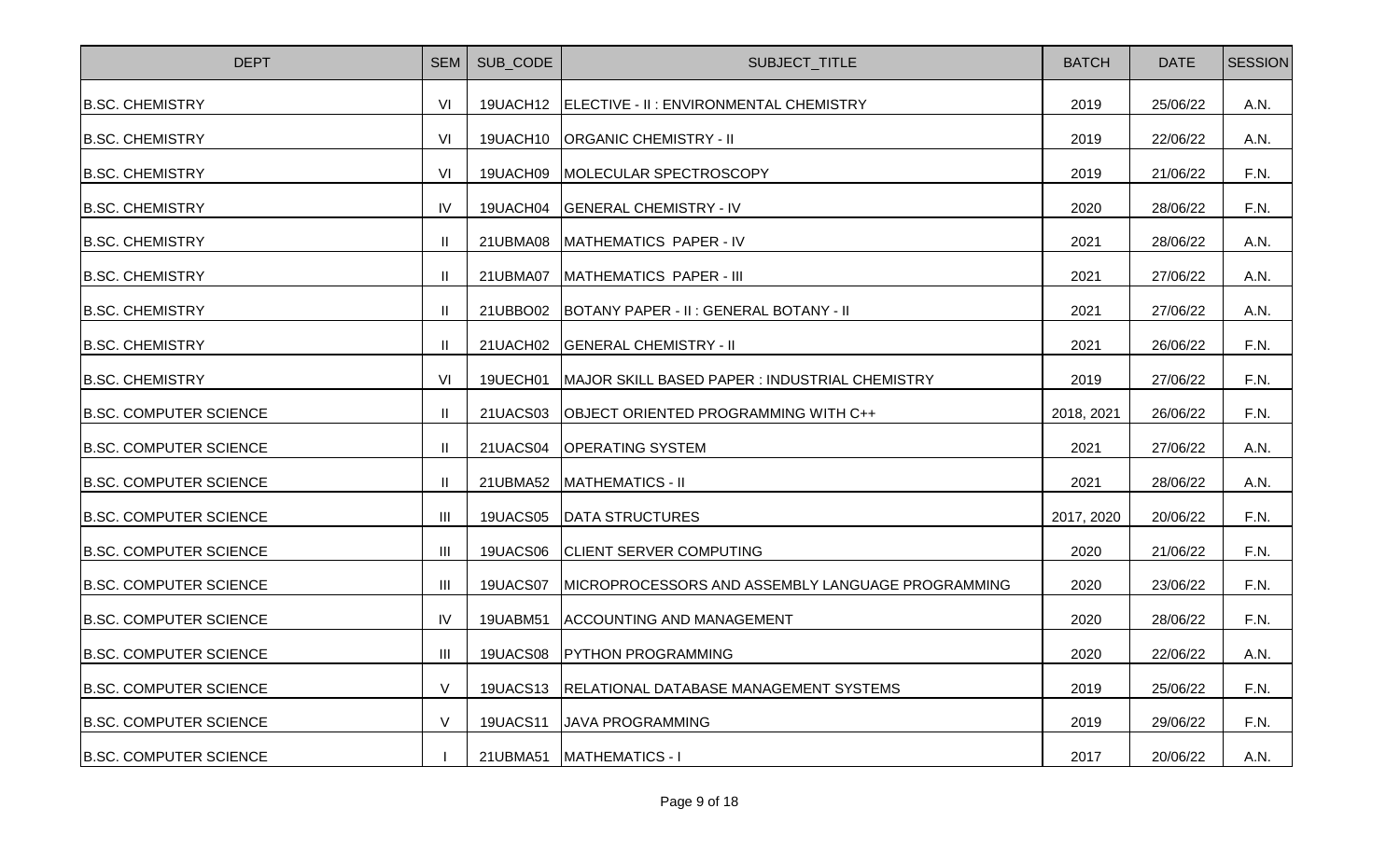| <b>DEPT</b>                      | SEM            | SUB CODE        | SUBJECT_TITLE                                   | <b>BATCH</b> | <b>DATE</b> | <b>SESSION</b> |
|----------------------------------|----------------|-----------------|-------------------------------------------------|--------------|-------------|----------------|
| <b>B.SC. COMPUTER SCIENCE</b>    | IV             | 19UACS09        | <b>VISUAL PROGRAMMING</b>                       | 2020         | 25/06/22    | F.N.           |
| <b>B.SC. COMPUTER SCIENCE</b>    | VI             | 19UECS01        | MAJOR SKILL BASED PAPER: COMPUTER GRAPHICS      | 2019         | 22/06/22    | A.N.           |
| <b>B.SC. COMPUTER SCIENCE</b>    | VI             | <b>19UACS16</b> | <b>PROGRAMMING WITH PHP</b>                     | 2019         | 24/06/22    | F.N.           |
| <b>B.SC. COMPUTER SCIENCE</b>    | VI             | <b>19UACS15</b> | ELECTIVE - II: WEB DESIGN                       | 2019         | 21/06/22    | F.N.           |
| <b>B.SC. COMPUTER SCIENCE</b>    | $\vee$         | 19UACS14        | ELECTIVE - I: COMPUTER NETWORKS                 | 2019         | 26/06/22    | A.N.           |
| <b>B.SC. COMPUTER SCIENCE</b>    | $\vee$         | <b>19UACS12</b> | <b>SOFTWARE ENGINEERING</b>                     | 2019         | 22/06/22    | F.N.           |
| <b>B.SC. COMPUTER SCIENCE</b>    | IV             | <b>19UACS10</b> | COMPUTER ORIENTED STATISTICAL METHODS           | 2020         | 26/06/22    | A.N.           |
| <b>B.SC. COMPUTER TECHNOLOGY</b> | IV             | 19UACT09        | <b>RELATIONAL DATABASE MANAGEMENT SYSTEMS</b>   | 2020         | 26/06/22    | A.N.           |
| <b>B.SC. COMPUTER TECHNOLOGY</b> | $\vee$         | 19UACT13        | MICROPROCESSORS & ASSEMBLY LANGUAGE PROGRAMMING | 2013, 2019   | 23/06/22    | F.N.           |
| <b>B.SC. COMPUTER TECHNOLOGY</b> | VI             | 11UACT18        | <b>OPEN SOURCE SCRIPTING TOOLS</b>              | 2013         | 24/06/22    | F.N.           |
| <b>B.SC. COMPUTER TECHNOLOGY</b> | VI             | 19UACT17        | <b>PROGRAMMING WITH PHP</b>                     | 2019         | 24/06/22    | F.N.           |
| <b>B.SC. COMPUTER TECHNOLOGY</b> | VI             | 19UACT16        | <b>WEB DESIGN</b>                               | 2019         | 21/06/22    | F.N.           |
| <b>B.SC. COMPUTER TECHNOLOGY</b> | $\vee$         | 19UACT14        | <b>COMPUTER NETWORKS</b>                        | 2019         | 26/06/22    | A.N.           |
| <b>B.SC. COMPUTER TECHNOLOGY</b> | VI             | 19UECT01        | MAJOR SKILL BASED PAPER : COMPUTER GRAPHICS     | 2019         | 22/06/22    | A.N.           |
| <b>B.SC. COMPUTER TECHNOLOGY</b> | Ш              | 19UACT05        | <b>VISUAL PROGRAMMING</b>                       | 2020         | 25/06/22    | F.N.           |
| <b>B.SC. COMPUTER TECHNOLOGY</b> | $\mathbf{II}$  | 21UACT03        | OBJECT ORIENTED PROGRAMMING WITH C++            | 2021         | 26/06/22    | F.N.           |
| <b>B.SC. COMPUTER TECHNOLOGY</b> | IV             | 19UACT11        | <b>CLIENT/SERVER COMPUTING</b>                  | 2020         | 28/06/22    | F.N.           |
| IB.SC. COMPUTER TECHNOLOGY       | $\mathbf{I}$   | 21UBCT02        | COMPUTER ORIENTED NUMERICAL METHODS             | 2021         | 28/06/22    | A.N.           |
| <b>B.SC. COMPUTER TECHNOLOGY</b> | IV             | 19UACT10        | <b>JAVA PROGRAMMING</b>                         | 2020         | 29/06/22    | F.N.           |
| <b>B.SC. COMPUTER TECHNOLOGY</b> | $\mathbf{III}$ | 19UACT07        | <b>MULTIMEDIA SYSTEMS AND DESIGN</b>            | 2020         | 25/06/22    | A.N.           |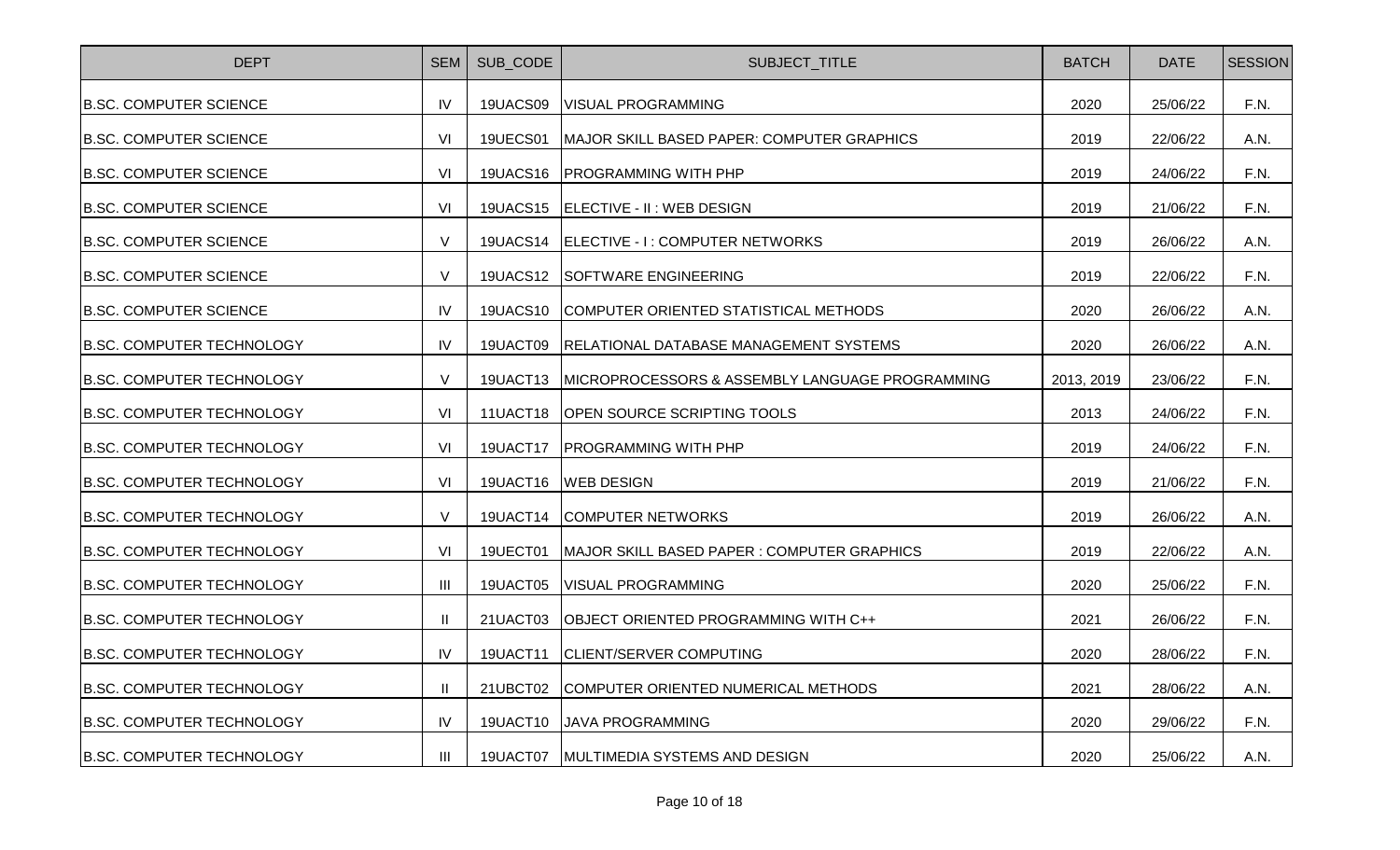| <b>DEPT</b>                         | <b>SEM</b>     | SUB_CODE        | SUBJECT_TITLE                               | <b>BATCH</b> | <b>DATE</b> | <b>SESSION</b> |
|-------------------------------------|----------------|-----------------|---------------------------------------------|--------------|-------------|----------------|
| <b>B.SC. COMPUTER TECHNOLOGY</b>    | $\mathbf{III}$ | 19UACT08        | <b>OPERATING SYSTEM</b>                     | 2020         | 27/06/22    | A.N.           |
| <b>B.SC. COMPUTER TECHNOLOGY</b>    | Ш              | 19UBCT03        | PC TROUBLESHOOTING & MAINTENANCE            | 2020         | 22/06/22    | A.N.           |
| <b>B.SC. COMPUTER TECHNOLOGY</b>    | $\mathbf{III}$ | 20UACT06        | <b>DATA STRUCTURES</b>                      | 2020         | 20/06/22    | F.N.           |
| <b>B.SC. COMPUTER TECHNOLOGY</b>    | $\mathbf{I}$   | 21UACT04        | COMPUTER SYSTEM ARCHITECTURE                | 2021         | 27/06/22    | A.N.           |
| <b>B.SC. INFORMATION TECHNOLOGY</b> | $\mathbf{I}$   | 21UBIT02        | COMPUTER ORIENTED NUMERICAL METHODS         | 2021         | 28/06/22    | A.N.           |
| <b>B.SC. INFORMATION TECHNOLOGY</b> | $\vee$         | 19UAIT15        | MULTIMEDIA SYSTEMS AND DESIGN               | 2019         | 25/06/22    | A.N.           |
| <b>B.SC. INFORMATION TECHNOLOGY</b> | VI             | 19UEIT01        | MAJOR SKILL BASED PAPER : COMPUTER GRAPHICS | 2019         | 22/06/22    | A.N.           |
| <b>B.SC. INFORMATION TECHNOLOGY</b> | VI             | 19UAIT19        | <b>PROGRAMMING WITH PHP</b>                 | 2019         | 24/06/22    | F.N.           |
| <b>B.SC. INFORMATION TECHNOLOGY</b> | VI             | 19UAIT18        | <b>WEB DESIGN</b>                           | 2019         | 21/06/22    | F.N.           |
| <b>B.SC. INFORMATION TECHNOLOGY</b> | $\vee$         | 19UAIT17        | <b>SOFTWARE ENGINEERING</b>                 | 2019         | 22/06/22    | F.N.           |
| <b>B.SC. INFORMATION TECHNOLOGY</b> | $\vee$         | 19UAIT16        | <b>COMPUTER NETWORKS</b>                    | 2019         | 26/06/22    | A.N.           |
| <b>B.SC. INFORMATION TECHNOLOGY</b> | $\mathbf{III}$ | 19UAIT07        | OBJECT ORIENTED PROGRAMMING WITH C++        | 2020         | 26/06/22    | F.N.           |
| <b>B.SC. INFORMATION TECHNOLOGY</b> | IV             | 19UAIT13        | CLIENT/SERVER COMPUTING                     | 2020         | 28/06/22    | F.N.           |
| <b>B.SC. INFORMATION TECHNOLOGY</b> | IV             | 19UAIT12        | <b>VISUAL PROGRAMMING</b>                   | 2020         | 25/06/22    | F.N.           |
| <b>B.SC. INFORMATION TECHNOLOGY</b> | IV             | <b>19UAIT11</b> | RELATIONAL DATABASE MANAGEMENT SYSTEMS      | 2020         | 26/06/22    | A.N.           |
| <b>B.SC. INFORMATION TECHNOLOGY</b> | $\mathbf{III}$ | 20UAIT08        | <b>DATA STRUCTURES</b>                      | 2020         | 20/06/22    | F.N.           |
| <b>B.SC. INFORMATION TECHNOLOGY</b> | $\mathbf{III}$ | 19UBIT01        | COMPUTER ORIENTED STATISTICAL METHODS       | 2020         | 27/06/22    | F.N.           |
| <b>B.SC. INFORMATION TECHNOLOGY</b> | $\mathbf{III}$ | 19UAIT10        | <b>OPERATING SYSTEM</b>                     | 2020         | 27/06/22    | A.N.           |
| <b>B.SC. INFORMATION TECHNOLOGY</b> | $\vee$         | 19UAIT14        | <b>JAVA PROGRAMMING</b>                     | 2019         | 29/06/22    | F.N.           |
| <b>B.SC. INFORMATION TECHNOLOGY</b> | $\mathbf{III}$ | 19UAIT09        | <b>INTRODUCTION TO INFORMATION SYSTEMS</b>  | 2019 & 2020  | 25/06/22    | A.N.           |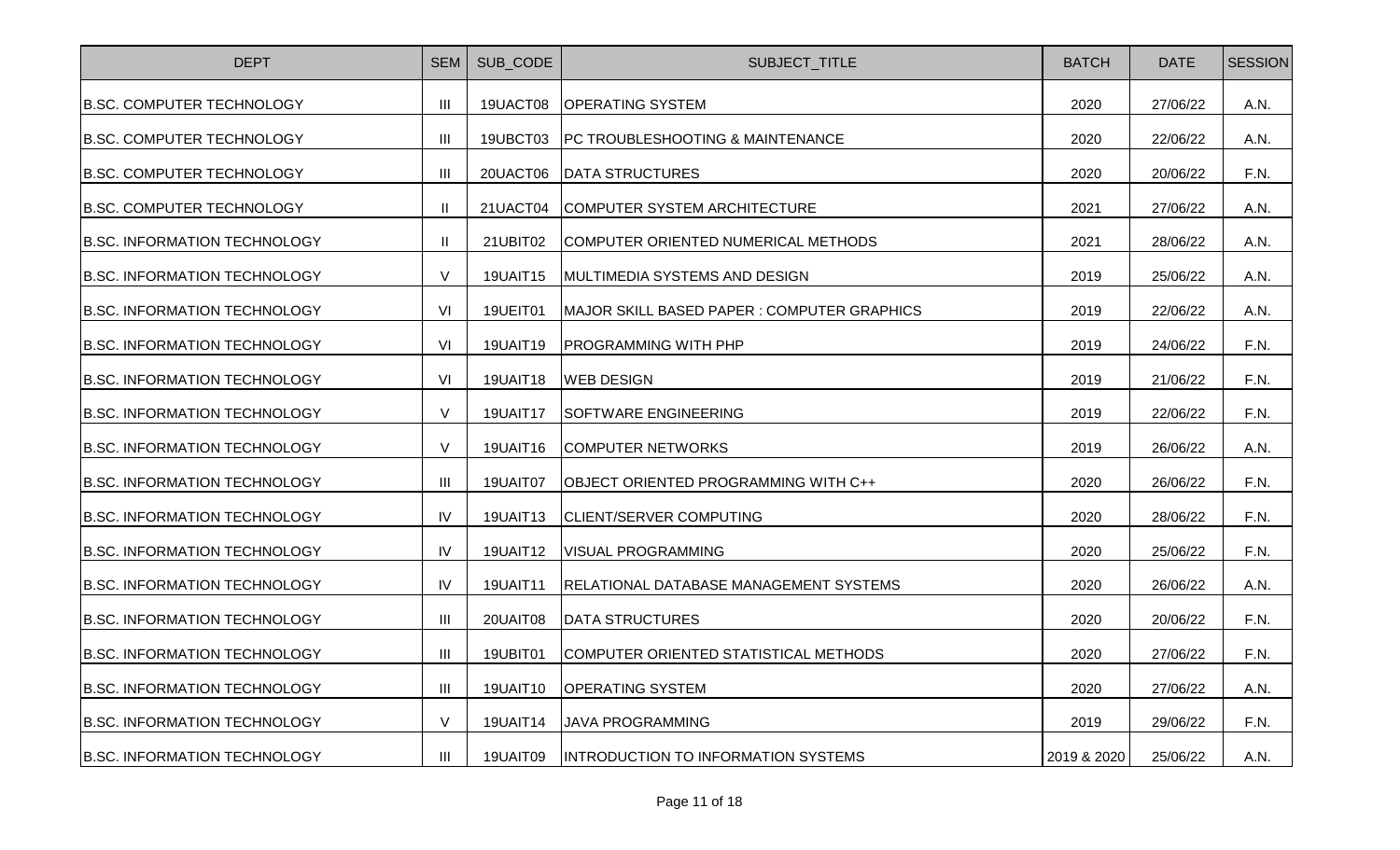| <b>DEPT</b>                         | <b>SEM</b>     | SUB_CODE          | SUBJECT_TITLE                                        | <b>BATCH</b> | <b>DATE</b> | <b>SESSION</b> |
|-------------------------------------|----------------|-------------------|------------------------------------------------------|--------------|-------------|----------------|
| <b>B.SC. INFORMATION TECHNOLOGY</b> | $\mathbf{II}$  | 21UAIT04          | <b>PROGRAMMING IN C</b>                              | 2021         | 26/06/22    | F.N.           |
| <b>B.SC. INFORMATION TECHNOLOGY</b> | Ш              | 21UAIT03          | COMPUTER ORGANIZATION AND ARCHITECTURE               | 2021         | 27/06/22    | A.N.           |
| <b>B.SC. MATHEMATICS</b>            | VI             |                   | 19UAMA16   DISCRETE MATHEMATICAL STRUCTURES          | 2019         | 25/06/22    | A.N.           |
| <b>B.SC. MATHEMATICS</b>            | VI             | 19UEMA01          | MAJOR SKILL BASED PAPER : NUMERICAL METHODS          | 2019         | 27/06/22    | F.N.           |
| <b>B.SC. MATHEMATICS</b>            | IV             | 17UAMA08 DYNAMICS |                                                      | 2017         | 29/06/22    | F.N.           |
| <b>B.SC. MATHEMATICS</b>            | $\vee$         | 17UAMA10          | <b>ABSTRACT ALGEBRA</b>                              | 2017         | 22/06/22    | F.N.           |
| <b>B.SC. MATHEMATICS</b>            | VI             |                   | 19UAMA15   LINEAR ALGEBRA                            | 2019         | 24/06/22    | F.N.           |
| <b>B.SC. MATHEMATICS</b>            | $\mathbf{III}$ | 08UAMA06          | MATHEMATICAL STATISTICS                              | 2017         | 20/06/22    | F.N.           |
| <b>B.SC. MATHEMATICS</b>            | VI             |                   | 19UAMA13   REAL ANALYSIS - II                        | 2019         | 21/06/22    | F.N.           |
| <b>B.SC. MATHEMATICS</b>            | $\vee$         | 08UAMA12          | <b>PROGRAMMING IN C</b>                              | 2017         | 21/06/22    | A.N.           |
| <b>B.SC. MATHEMATICS</b>            | IV             | 19UAMA08          | <b>OPERATIONS RESEARCH</b>                           | 2020         | 29/06/22    | F.N.           |
| <b>B.SC. MATHEMATICS</b>            | $\mathbf{I}$   | 21UAMA03          | DIFFERENTIAL EQUATIONS AND LAPLACE TRANSFORMS        | 2021         | 28/06/22    | A.N.           |
| <b>B.SC. MATHEMATICS</b>            | VI             | 19UAMA14          | COMPLEX ANALYSIS - II                                | 2019         | 22/06/22    | A.N.           |
| <b>B.SC. MATHEMATICS</b>            | $\mathbf{H}$   | 21UBPH02          | <b>PHYSICS - II</b>                                  | 2021         | 27/06/22    | A.N.           |
| <b>B.SC. MATHEMATICS</b>            | IV             | 19UAMA07          | <b>ANALYTICAL GEOMETRY</b>                           | 2020         | 28/06/22    | F.N.           |
| <b>B.SC. MATHEMATICS</b>            | $\vee$         |                   | 17UAMA09 REAL ANALYSIS                               | 2017         | 20/06/22    | A.N.           |
| <b>B.SC. MATHEMATICS</b>            | $\mathbf{H}$   | 21UAMA04          | TRIGONOMETRY, VECTOR CALCULUS AND FOURIER TRANSFORMS | 2017, 2021   | 26/06/22    | F.N.           |
| <b>B.SC. PHYSICAL EDUCATION</b>     | $\mathbf{H}$   | 21UAPE02          | <b>THEORY OF GAMES AND SPORTS - I</b>                | 2021         | 26/06/22    | F.N.           |
| <b>B.SC. PHYSICAL EDUCATION</b>     | Ш              | 21UBPE02          | ANATOMY, PHYSIOLOGY AND HEALTH EDUCATION             | 2021         | 27/06/22    | A.N.           |
| <b>B.SC. PHYSICS</b>                | VI             |                   | 19UAPH10 SOLID STATE PHYSICS                         | 2019         | 22/06/22    | A.N.           |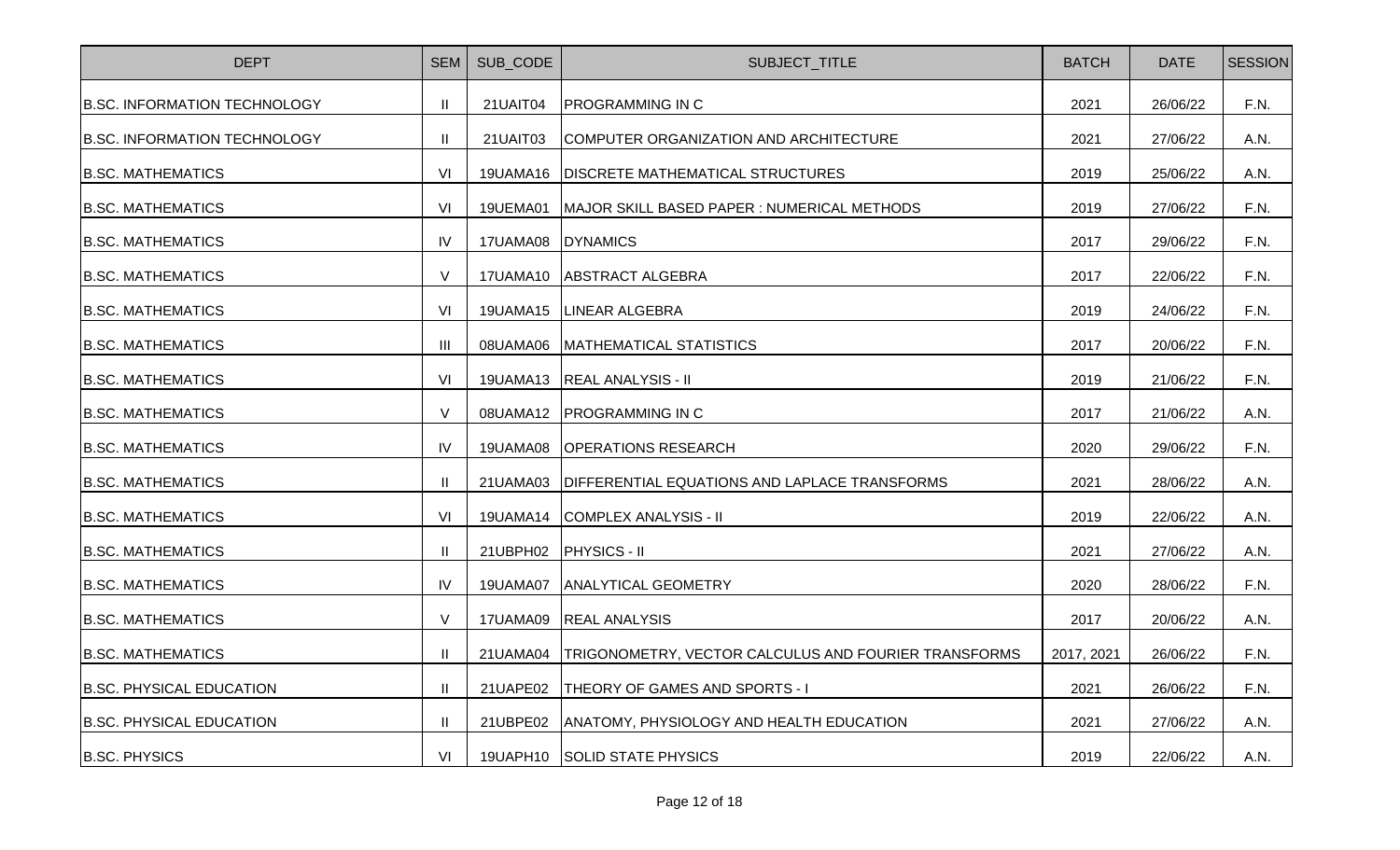| <b>DEPT</b>          | <b>SEM</b>    | SUB CODE | SUBJECT_TITLE                                                                       | <b>BATCH</b>     | <b>DATE</b> | <b>SESSION</b> |
|----------------------|---------------|----------|-------------------------------------------------------------------------------------|------------------|-------------|----------------|
| <b>B.SC. PHYSICS</b> | VI            | 19UAPH12 | ELECTIVE - II : DIGITAL ELECTRONICS, MICROPROCESSOR AND<br>MICRO CONTROLLERS        | 2019             | 25/06/22    | A.N.           |
| <b>B.SC. PHYSICS</b> | VI            | 19UAPH11 | NUCLEAR PHYSICS AND RELATIVITY                                                      | 2019             | 24/06/22    | F.N.           |
| <b>B.SC. PHYSICS</b> | VI            | 19UAPH09 | <b>QUANTUM MECHANICS</b>                                                            | 2019             | 21/06/22    | F.N.           |
| <b>B.SC. PHYSICS</b> | IV            | 19UAPH04 | <b>PRINCIPLES OF ELECTRONICS AND COMMUNICATION</b>                                  | 2020             | 28/06/22    | F.N.           |
| <b>B.SC. PHYSICS</b> |               | 21UBMA04 | MATHEMATICS PAPER - IV                                                              | 2021             | 28/06/22    | A.N.           |
| <b>B.SC. PHYSICS</b> |               | 21UBMA03 | MATHEMATICS PAPER - III                                                             | 2021             | 27/06/22    | A.N.           |
| <b>B.SC. PHYSICS</b> |               | 21UAPH02 | <b>HEAT AND THERMODYNAMICS</b>                                                      | 2021             | 26/06/22    | F.N.           |
| <b>B.SC. PHYSICS</b> | VI            | 19UEPH01 | MAJOR SKILL BASED PAPER : INSTRUMENTATION AND ADVANCED<br>COMPUTATIONAL PROGRAMMING | 2019             | 27/06/22    | F.N.           |
| <b>ENGLISH</b>       |               | 21U2EN01 | <b>ENGLISH-I</b>                                                                    | 2021             | 20/06/22    | A.N.           |
| <b>ENGLISH</b>       |               | 19U2EN01 | <b>ENGLISH-I</b>                                                                    | 2019 & 2020      | 20/06/22    | F.N.           |
| <b>ENGLISH</b>       | IV            | 19U2EN04 | <b>ENGLISH - IV</b>                                                                 | 2020             | 26/06/22    | A.N.           |
| <b>ENGLISH</b>       | Ш             | 19U2EN03 | <b>ENGLISH - III</b>                                                                | 2019 & 2020      | 20/06/22    | F.N.           |
| <b>ENGLISH</b>       | $\mathbf{II}$ | 19U2EN02 | <b>ENGLISH - II</b>                                                                 | 2019 & 2020      | 24/06/22    | A.N.           |
| <b>ENGLISH</b>       |               | 21U2EN02 | <b>ENGLISH - II</b>                                                                 | 87-2018,<br>2021 | 24/06/22    | A.N.           |
| <b>FOUNDATION</b>    |               | 21VAHE02 | HUMAN EXCELLENCE PAPER - II: SUBLIMATION AND SOCIAL<br><b>WELFARE</b>               | 2021             | 20/06/22    | F.N.           |
| <b>FOUNDATION</b>    |               | 21U4FN01 | <b>FOUNDATION SUBJECT - A: GENERAL AWARENESS</b>                                    | 2021             | 30/06/22    | F.N.           |
| <b>FOUNDATION</b>    |               |          | 19U4FN04   ii) FOUNDATION SUBJECT - B: QUANTITATIVE APTITUDE                        | 2017             | 29/06/22    | A.N.           |
| <b>FOUNDATION</b>    | IV            | 19U4HE04 | (i) HUMAN EXCELLENCE PAPER - IV : PERSONALITY DEVELOPMENT                           | 2020             | 20/06/22    | A.N.           |
| <b>FOUNDATION</b>    | IV            | 19U4FN05 | ii) FOUNDATION SUBJECT - B: ENVIRONMENTAL STUDIES                                   | 2020             | 22/06/22    | F.N.           |
| <b>FOUNDATION</b>    | Ш             | 19U4HE03 | II) HUMAN EXCELLENCE PAPER - III : VIRTUES OF LIFE                                  | 2020             | 21/06/22    | F.N.           |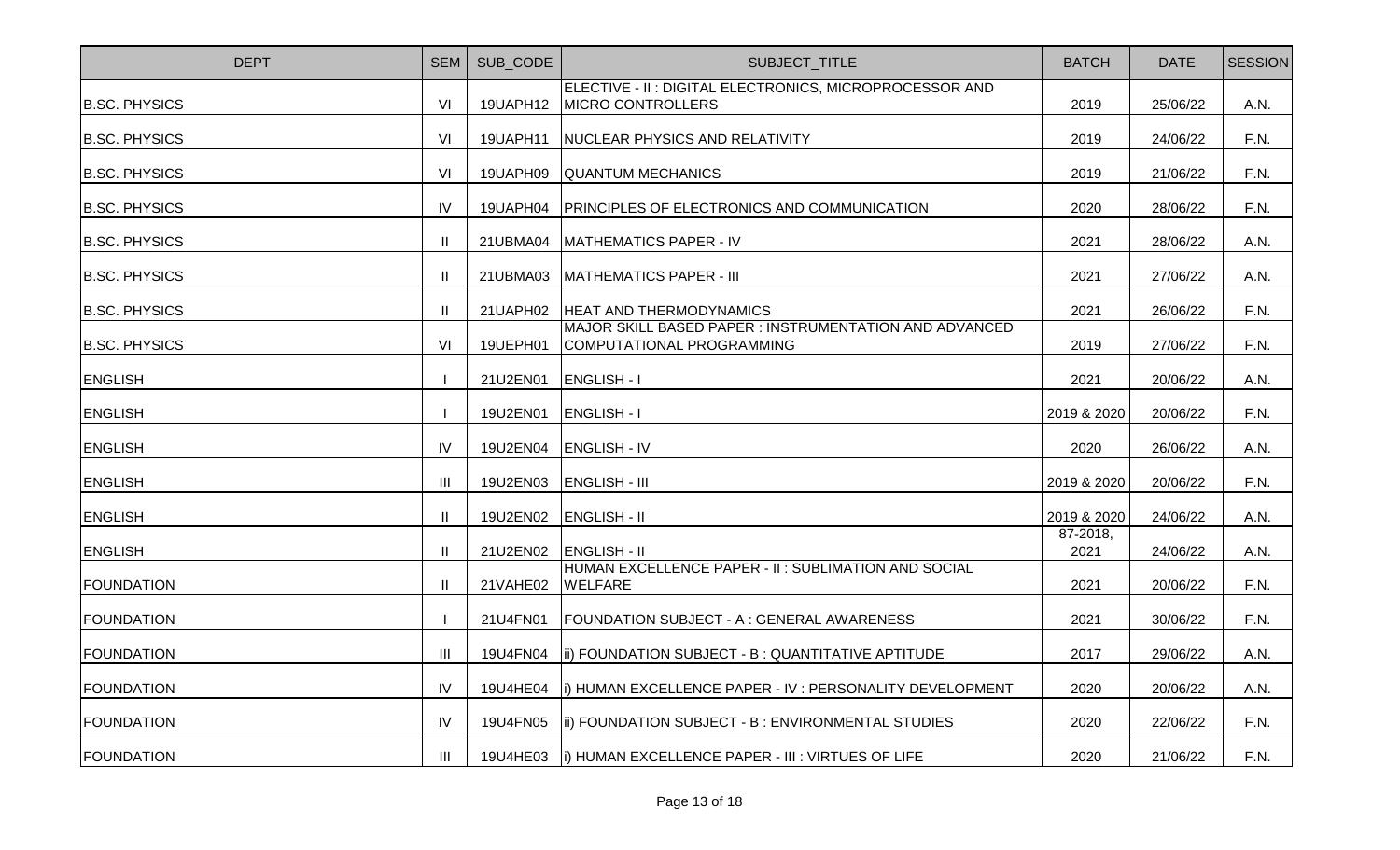| <b>DEPT</b>                    | <b>SEM</b>     | SUB CODE | SUBJECT_TITLE                                                            | <b>BATCH</b> | <b>DATE</b> | <b>SESSION</b> |
|--------------------------------|----------------|----------|--------------------------------------------------------------------------|--------------|-------------|----------------|
| <b>FOUNDATION</b>              | Ш              | 19U4FN06 | <b>Iii) FOUNDATION SUBJECT - B: ETHICS &amp; CULTURE</b>                 | 2020         | 21/06/22    | A.N.           |
| <b>FOUNDATION</b>              | $\mathbf{III}$ | 19U4EN03 | (ii) FOUNDATION SUBJECT - B: SPOKEN ENGLISH                              | 2020         | 21/06/22    | A.N.           |
| <b>FOUNDATION</b>              | $\mathbf{III}$ | 08U4FN06 | <b>Iii) FOUNDATION SUBJECT - B: ETHICS &amp; CULTURE</b>                 | 2018         | 21/06/22    | A.N.           |
| <b>FOUNDATION</b>              |                | 21U4FN02 | <b>FOUNDATION SUBJECT - B: ETHICS &amp; CULTURE</b>                      | 2021         | 21/06/22    | A.N.           |
| <b>FOUNDATION</b>              |                | 19U4FN01 | ii) FOUNDATION SUBJECT - A : GENERAL AWARENESS                           | 2020         | 30/06/22    | F.N.           |
| <b>FOUNDATION</b>              |                | 19U4HE02 | i) HUMAN EXCELLENCE PAPER - II: SUBLIMATION AND SOCIAL<br><b>WELFARE</b> | 2020         | 20/06/22    | F.N.           |
| M.A. ECONOMICS                 | IV             | 19P3EC15 | <b>FISCAL ECONOMICS</b>                                                  | 2020         | 21/06/22    | A.N.           |
| M.A. ECONOMICS                 | IV             | 19P3EC14 | MONETARY THEORY AND POLICY                                               | 2020         | 20/06/22    | A.N.           |
| M.A. ECONOMICS                 |                | 21P3EC07 | <b>ECONOMETRICS</b>                                                      | 2021         | 22/06/22    | F.N.           |
| M.A. ECONOMICS                 | IV             | 19P3EC17 | <b>INDUSTRIAL ECONOMICS</b>                                              | 2020         | 23/06/22    | A.N.           |
| M.A. ECONOMICS                 |                | 21P3EC06 | ADVANCED MICRO ECONOMICS - II                                            | 2021         | 21/06/22    | F.N.           |
| M.A. ECONOMICS                 | IV             | 19P3EC16 | ENVIRONMENTAL ECONOMICS AND POLICY                                       | 2020         | 22/06/22    | A.N.           |
| M.A. ECONOMICS                 |                | 21P3EC09 | AGRICULTURAL ECONOMICS                                                   | 2021         | 24/06/22    | F.N.           |
| M.A. ECONOMICS                 |                | 21P3EC08 | <b>RESEARCH METHODOLOGY &amp; STATISTICAL METHODS</b>                    | 2021         | 23/06/22    | F.N.           |
| M.A. ECONOMICS                 |                | 21P3EC10 | <b>GENDER AND DEVELOPMENT</b>                                            | 2021         | 25/06/22    | F.N.           |
| M.A. ENGLISH LITERATURE        |                | 21P3EN07 | <b>AMERICAN LITERATURE</b>                                               | 2021         | 22/06/22    | F.N.           |
| M.A. ENGLISH LITERATURE        | IV             | 19P3EN18 | <b>FEMINIST WRITING</b>                                                  | 2020         | 23/06/22    | A.N.           |
| <b>M.A. ENGLISH LITERATURE</b> | IV             | 19P3EN17 | COMPARATIVE LITERATURE AND TRANSLATION                                   | 2020         | 22/06/22    | A.N.           |
| M.A. ENGLISH LITERATURE        | IV             | 19P3EN16 | <b>NEW LITERATURE</b>                                                    | 2020         | 21/06/22    | A.N.           |
| M.A. ENGLISH LITERATURE        |                | 21P3EN06 | <b>SHAKESPEARE</b>                                                       | 2021         | 21/06/22    | F.N.           |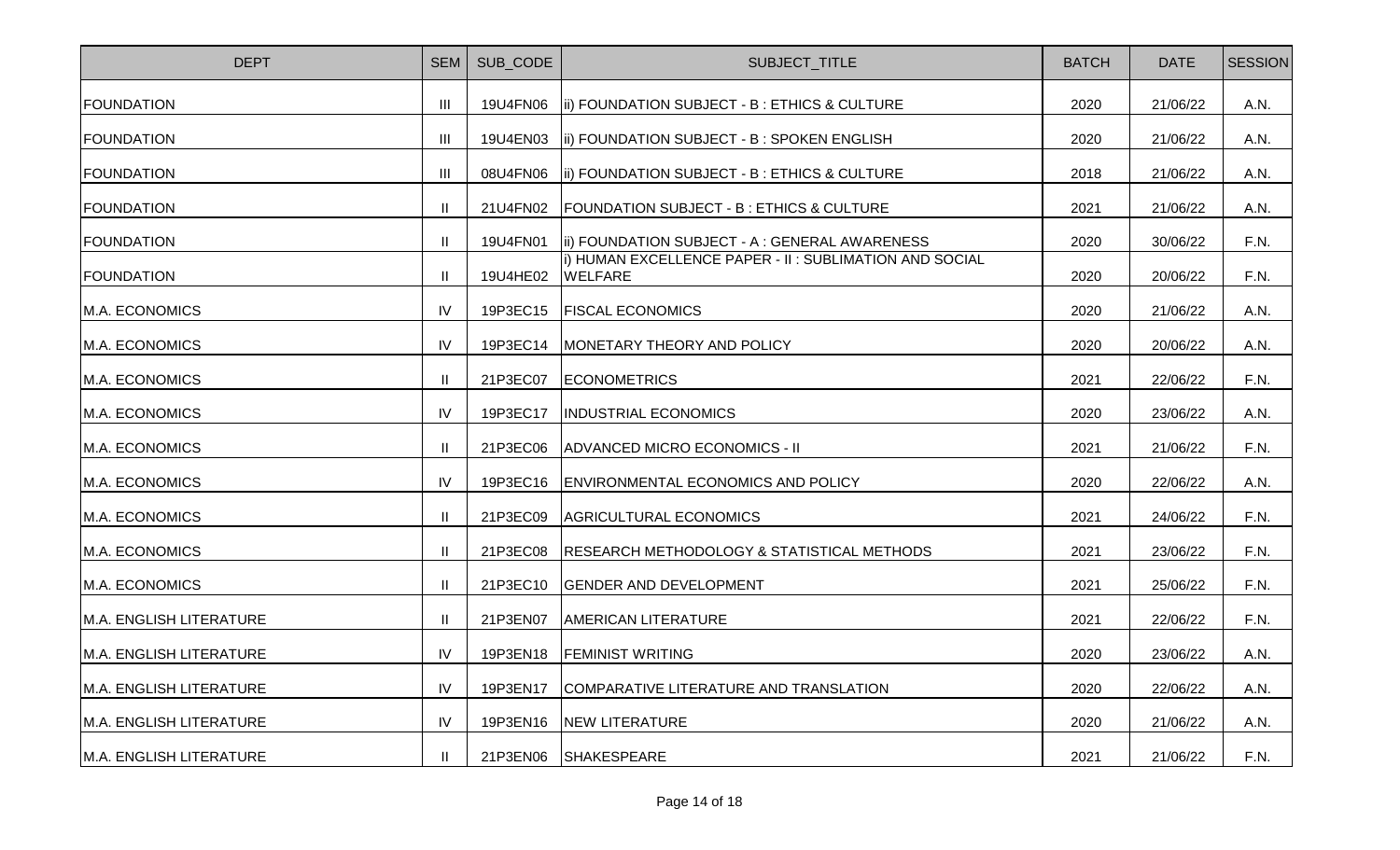| <b>DEPT</b>                  | <b>SEM</b>     | SUB CODE | SUBJECT_TITLE                                             | <b>BATCH</b> | <b>DATE</b> | <b>SESSION</b> |
|------------------------------|----------------|----------|-----------------------------------------------------------|--------------|-------------|----------------|
| M.A. ENGLISH LITERATURE      | IV             | 19P3EN15 | LINGUISTICS AND STYLISTICS                                | 2020         | 20/06/22    | A.N.           |
| M.A. ENGLISH LITERATURE      |                | 21P3EN10 | <b>ENGLISH NET/SET PAPER</b>                              | 2021         | 25/06/22    | F.N.           |
| M.A. ENGLISH LITERATURE      | H              | 21P3EN09 | <b>TWENTIETH CENTURY LITERATURE</b>                       | 2021         | 24/06/22    | F.N.           |
| M.A. ENGLISH LITERATURE      | $\mathbf{I}$   | 21P3EN08 | <b>INDIAN WRITING IN ENGLISH</b>                          | 2021         | 23/06/22    | F.N.           |
| M.A. ENGLISH LITERATURE      |                | 19P3EN10 | <b>ENGLISH NET/SET PAPER</b>                              | 2020         | 25/06/22    | F.N.           |
| M.C.A. COMPUTER APPLICATIONS |                | 21P3CA09 | TCP/IP PROTOCOL SUITE & CYBER SECURITY                    | 2021         | 24/06/22    | F.N.           |
| M.C.A. COMPUTER APPLICATIONS |                | 21P3CA08 | SOFTWARE PROJECT MANAGEMENT & TESTING                     | 2021         | 23/06/22    | F.N.           |
| M.C.A. COMPUTER APPLICATIONS | Ш              | 21P3CA07 | <b>RELATIONAL DATABASE MANAGEMENT SYSTEM</b>              | 2021         | 22/06/22    | F.N.           |
| M.C.A. COMPUTER APPLICATIONS | Ш              | 21P3CA06 | .NET PROGRAMMING                                          | 2021         | 21/06/22    | F.N.           |
| M.C.A. COMPUTER APPLICATIONS |                | 21P3CA10 | ELECTIVE - II : PRINCIPLES OF COMPILER DESIGN             | 2021         | 25/06/22    | F.N.           |
| M.COM. COMMERCE              |                | 21P3CO09 | <b>FINANCIAL MARKETS AND SERVICES</b>                     | 2021         | 24/06/22    | F.N.           |
| M.COM. COMMERCE              | IV             | 19P3CO16 | <b>DIRECT TAXATION - II</b>                               | 2020         | 23/06/22    | A.N.           |
| M.COM. COMMERCE              | IV             | 19P3CO15 | HUMAN RESOURCE MANAGEMENT                                 | 2020         | 22/06/22    | A.N.           |
| M.COM. COMMERCE              | IV             | 19P3CO14 | <b>APPLIED COST ACCOUNTING</b>                            | 2020         | 21/06/22    | A.N.           |
| M.COM. COMMERCE              | IV             | 19P3CO13 | INVESTMENT AND PORTFOLIO MANAGEMENT                       | 2020         | 20/06/22    | A.N.           |
| M.COM. COMMERCE              | $\mathbf{III}$ | 19P3CO12 | <b>DIRECT TAXATION - I</b>                                | 2020         | 21/06/22    | F.N.           |
| M.COM. COMMERCE              | $\mathbf{I}$   |          | 21P3CO10 INFORMATION TECHNOLOGY FOR BUSINESS AND RESEARCH | 2021         | 25/06/22    | F.N.           |
| <b>M.COM. COMMERCE</b>       | Ш              | 21P3CO08 | BANKING AND INSURANCE                                     | 2021         | 23/06/22    | F.N.           |
| M.COM. COMMERCE              |                | 21P3CO07 | <b>RESEARCH METHODOLOGY</b>                               | 2021         | 22/06/22    | F.N.           |
| M.COM. COMMERCE              | Ш              | 21P3CO06 | <b>ORGANISATIONAL BEHAVIOUR</b>                           | 2021         | 21/06/22    | F.N.           |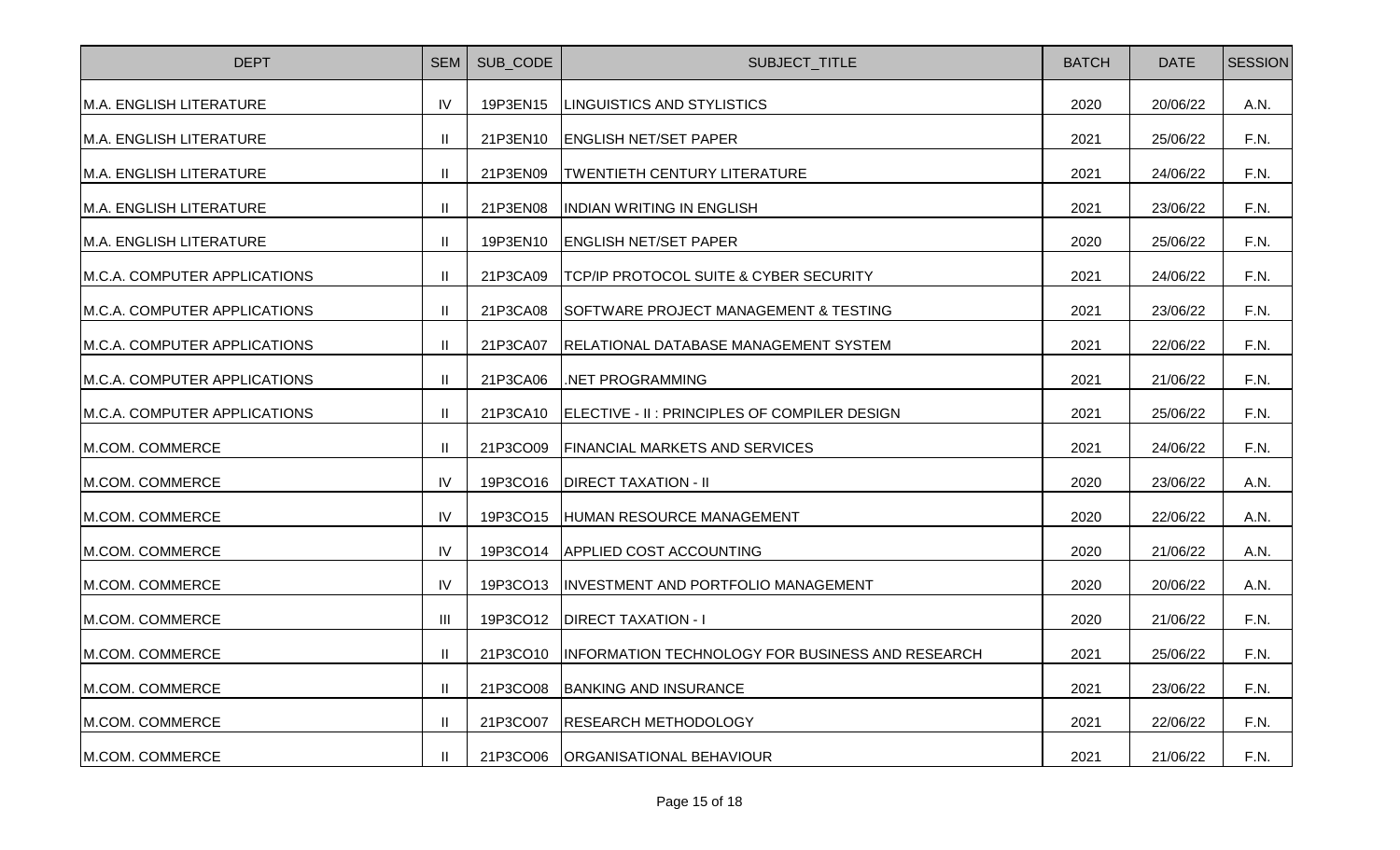| <b>DEPT</b>                                     | <b>SEM</b>    | SUB CODE | SUBJECT_TITLE                                          | <b>BATCH</b> | <b>DATE</b> | <b>SESSION</b> |
|-------------------------------------------------|---------------|----------|--------------------------------------------------------|--------------|-------------|----------------|
| M.COM. COMMERCE                                 | III           | 19P3CO10 | <b>ADVANCED ACCOUNTS</b>                               | 2020         | 20/06/22    | F.N.           |
| M.COM.(C.A) COMMERCE (COMPUTER<br>APPLICATIONS) | $\mathbf{II}$ | 21P3CC05 | CORPORATE ACCOUNTS                                     | 2021         | 23/06/22    | F.N.           |
| M.COM.(C.A) COMMERCE (COMPUTER<br>APPLICATIONS) | $\mathbf{II}$ | 21P3CC08 | OBJECT ORIENTED PROGRAMMING WITH C++                   | 2021         | 24/06/22    | F.N.           |
| M.COM.(C.A) COMMERCE (COMPUTER<br>APPLICATIONS) | $\mathbf{II}$ | 21P3CC06 | <b>ORGANISATIONAL BEHAVIOUR</b>                        | 2021         | 21/06/22    | F.N.           |
| M.COM.(C.A) COMMERCE (COMPUTER<br>APPLICATIONS) | $\mathbf{H}$  | 21P3CC07 | <b>RESEARCH METHODOLOGY</b>                            | 2021         | 22/06/22    | F.N.           |
| M.SC. CHEMISTRY                                 | <b>IV</b>     | 19P3CH14 | ELECTIVE - III : ANALYTICAL CHEMISTRY                  | 2020         | 22/06/22    | A.N.           |
| M.SC. CHEMISTRY                                 | IV            | 19P3CH13 | <b>ORGANIC CHEMISTRY - IV</b>                          | 2020         | 21/06/22    | A.N.           |
| M.SC. CHEMISTRY                                 | IV            | 19P3CH12 | <b>INORGANIC CHEMISTRY - IV</b>                        | 2020         | 20/06/22    | A.N.           |
| M.SC. CHEMISTRY                                 | Ш             | 21P3CH08 | ELECTIVE - II : MOLECULAR SPECTROSCOPY                 | 2021         | 24/06/22    | F.N.           |
| M.SC. CHEMISTRY                                 | Ш             | 21P3CH07 | PHYSICAL CHEMISTRY - II                                | 2021         | 23/06/22    | F.N.           |
| M.SC. CHEMISTRY                                 | Ш             | 21P3CH06 | <b>ORGANIC CHEMISTRY - II</b>                          | 2021         | 22/06/22    | F.N.           |
| M.SC. CHEMISTRY                                 | Ш             | 21P3CH05 | <b>INORGANIC CHEMISTRY - II COORDINATION CHEMISTRY</b> | 2021         | 21/06/22    | F.N.           |
| M.SC. COMPUTER SCIENCE                          | Ш             | 21P3CS05 | OPEN SOURCE SCRIPTING TOOLS (PERL & PYTHON)            | 2021         | 21/06/22    | F.N.           |
| M.SC. COMPUTER SCIENCE                          | Ш             | 21P3CS06 | <b>ANDROID</b>                                         | 2021         | 22/06/22    | F.N.           |
| M.SC. COMPUTER SCIENCE                          | $\mathbf{II}$ | 21P3CS07 | <b>COMPILER DESIGN</b>                                 | 2021         | 23/06/22    | F.N.           |
| M.SC. COMPUTER SCIENCE                          | $\mathbf{H}$  | 21P3CS08 | ELECTIVE - II : CLOUD COMPUTING                        | 2021         | 24/06/22    | F.N.           |
| M.SC. INFORMATION TECHNOLOGY                    | $\mathbf{II}$ | 21P3IT05 | OPEN SOURCE SCRIPTING TOOLS (PERL & PYTHON)            | 2021         | 21/06/22    | F.N.           |
| M.SC. INFORMATION TECHNOLOGY                    | $\mathbf{H}$  | 21P3IT07 | <b>MACHINE LEARNING</b>                                | 2021         | 23/06/22    | F.N.           |
| M.SC. INFORMATION TECHNOLOGY                    | $\mathbf{II}$ | 21P3IT06 | <b>ANDROID</b>                                         | 2021         | 22/06/22    | F.N.           |
| M.SC. INFORMATION TECHNOLOGY                    | $\mathbf{II}$ | 21P3IT08 | ELECTIVE - II : CLOUD COMPUTING                        | 2021         | 24/06/22    | F.N.           |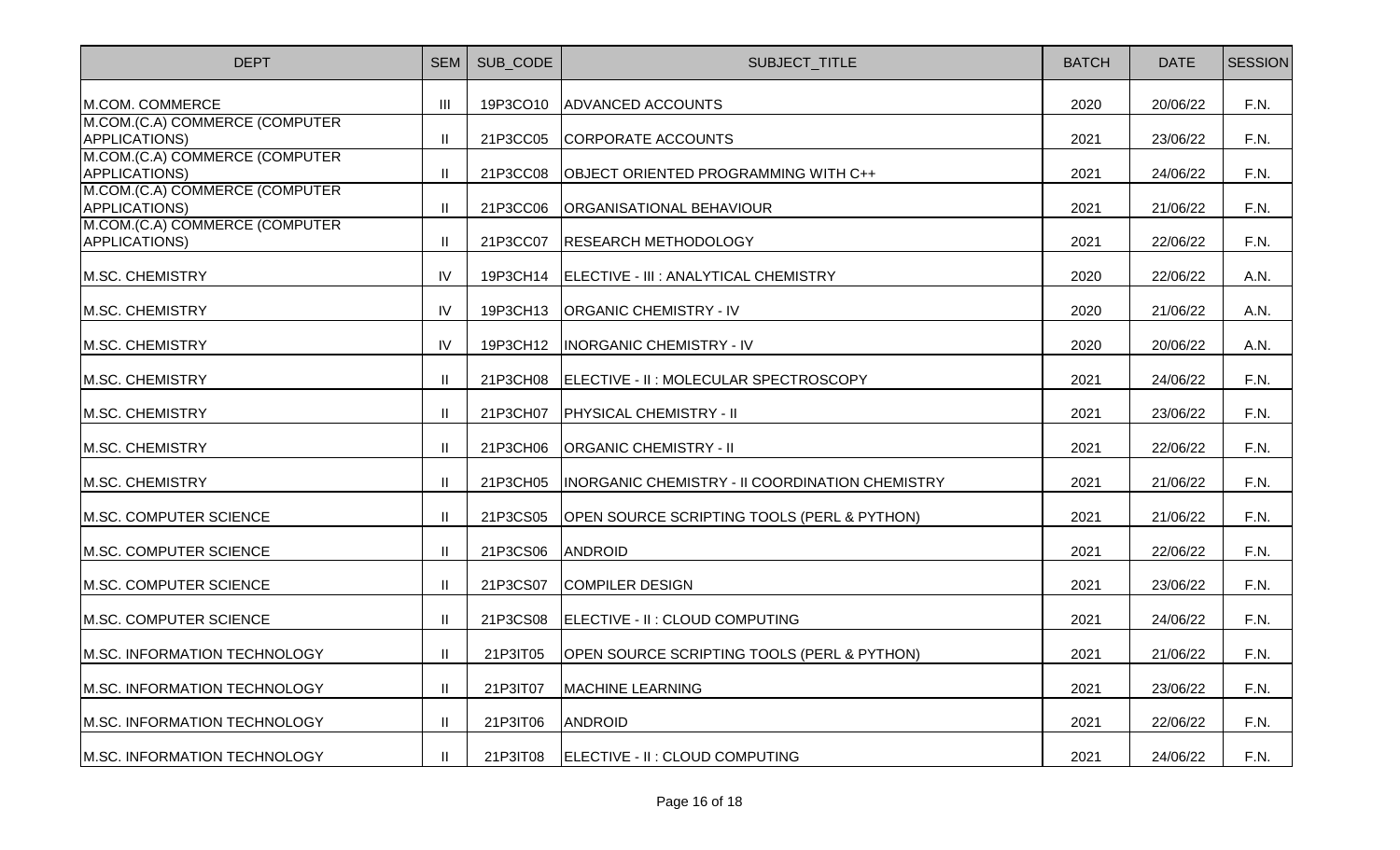| <b>DEPT</b>              | <b>SEM</b>     | SUB CODE | SUBJECT_TITLE                                  | <b>BATCH</b> | <b>DATE</b> | <b>SESSION</b> |
|--------------------------|----------------|----------|------------------------------------------------|--------------|-------------|----------------|
| <b>M.SC. MATHEMATICS</b> | IV             | 19P3MA15 | <b>CONTROL THEORY</b>                          | 2020         | 20/06/22    | A.N.           |
| <b>M.SC. MATHEMATICS</b> | IV             | 19P3MA18 | MATHEMATICAL METHODS                           | 2020         | 23/06/22    | A.N.           |
| <b>M.SC. MATHEMATICS</b> | IV             | 19P3MA19 | <b>GRAPH THEORY</b>                            | 2020         | 24/06/22    | A.N.           |
| M.SC. MATHEMATICS        | IV             | 20P3MA17 | <b>MATHEMATICAL STATISTICS</b>                 | 2020         | 22/06/22    | A.N.           |
| <b>M.SC. MATHEMATICS</b> |                | 21P3MA06 | <b>ALGEBRA</b>                                 | 2021         | 22/06/22    | F.N.           |
| M.SC. MATHEMATICS        |                | 21P3MA07 | <b>COMPLEX ANALYSIS</b>                        | 2021         | 23/06/22    | F.N.           |
| <b>M.SC. MATHEMATICS</b> |                | 21P3MA08 | <b>DIFFERENTIAL GEOMETRY</b>                   | 2021         | 24/06/22    | F.N.           |
| M.SC. MATHEMATICS        | $\mathbf{H}$   | 21P3MA09 | <b>PARTIAL DIFFERENTIAL EQUATIONS</b>          | 2021         | 25/06/22    | F.N.           |
| M.SC. MATHEMATICS        | IV             | 19P3MA16 | <b>MECHANICS</b>                               | 2020         | 21/06/22    | A.N.           |
| M.SC. MATHEMATICS        |                | 21P3MA10 | <b>OBJECT ORIENTED PROGRAMMING WITH C++</b>    | 2021         | 21/06/22    | F.N.           |
| M.SC. PHYSICS            | Ш              | 19P3PH10 | <b>CONDENSED MATTER PHYSICS</b>                | 2020         | 23/06/22    | F.N.           |
| M.SC. PHYSICS            | IV             | 19P3PH12 | <b>QUANTUM MECHANICS - II</b>                  | 2020         | 20/06/22    | A.N.           |
| M.SC. PHYSICS            | $\mathbf{III}$ | 19P3PH09 | QUANTUM MECHANICS - I                          | 2020         | 22/06/22    | F.N.           |
| M.SC. PHYSICS            |                | 21P3PH08 | ELECTIVE - I: THIN FILM PHYSICS & NANO SCIENCE | 2021         | 24/06/22    | F.N.           |
| M.SC. PHYSICS            |                | 21P3PH07 | <b>MODERN OPTICS</b>                           | 2021         | 23/06/22    | F.N.           |
| M.SC. PHYSICS            | $\mathbf{H}$   | 21P3PH06 | ELECTROMAGNETIC THEORY AND ELECTRODYNAMICS     | 2021         | 22/06/22    | F.N.           |
| M.SC. PHYSICS            | $\mathbf{H}$   | 21P3PH05 | <b>MATHEMATICAL PHYSICS - II</b>               | 2021         | 21/06/22    | F.N.           |
| M.SC. PHYSICS            | IV             | 19P3PH13 | ELECTIVE - II : CRYSTAL GROWTH TECHNIQUES      | 2020         | 21/06/22    | A.N.           |
| <b>MAJOR OPTIONAL</b>    | $\vee$         | 19UFEN01 | <b>SOFT SKILLS</b>                             | 2019         | 20/06/22    | F.N.           |
| <b>MAJOR OPTIONAL</b>    | V              | 19UFMA01 | <b>OPERATIONS RESEARCH</b>                     | 2019         | 20/06/22    | F.N.           |